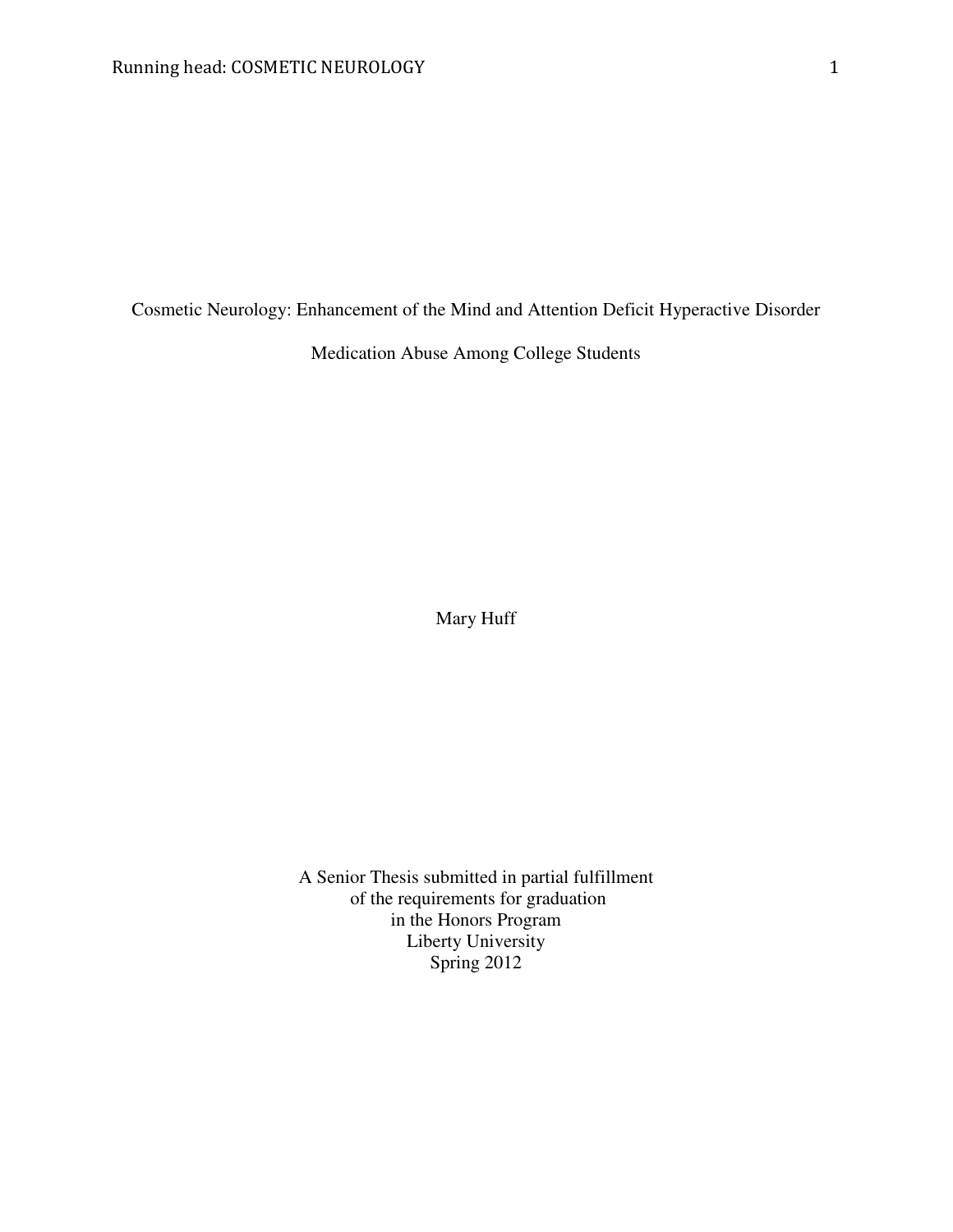Acceptance of Senior Honors Thesis

This Senior Honors Thesis is accepted in partial fulfillment of the requirements for graduation from the Honors Program of Liberty University.

> Cynthia Goodrich, Ed.D, M.S.N., R.N. Thesis Chair

\_\_\_\_\_\_\_\_\_\_\_\_\_\_\_\_\_\_\_\_\_\_\_\_\_\_\_\_\_\_

Will Honeycutt, D.Min., M.Div.,B.S. Committee Member

\_\_\_\_\_\_\_\_\_\_\_\_\_\_\_\_\_\_\_\_\_\_\_\_\_\_\_\_\_\_

Emilee Harker, R.N., M.S.N. Committee Member

\_\_\_\_\_\_\_\_\_\_\_\_\_\_\_\_\_\_\_\_\_\_\_\_\_\_\_\_\_\_

Marilyn Gadomski, Ph.D. Assistant Honors Director

\_\_\_\_\_\_\_\_\_\_\_\_\_\_\_\_\_\_\_\_\_\_\_\_\_\_\_\_\_\_

\_\_\_\_\_\_\_\_\_\_\_\_\_\_\_\_\_\_\_\_\_\_\_\_\_\_\_\_\_\_ Date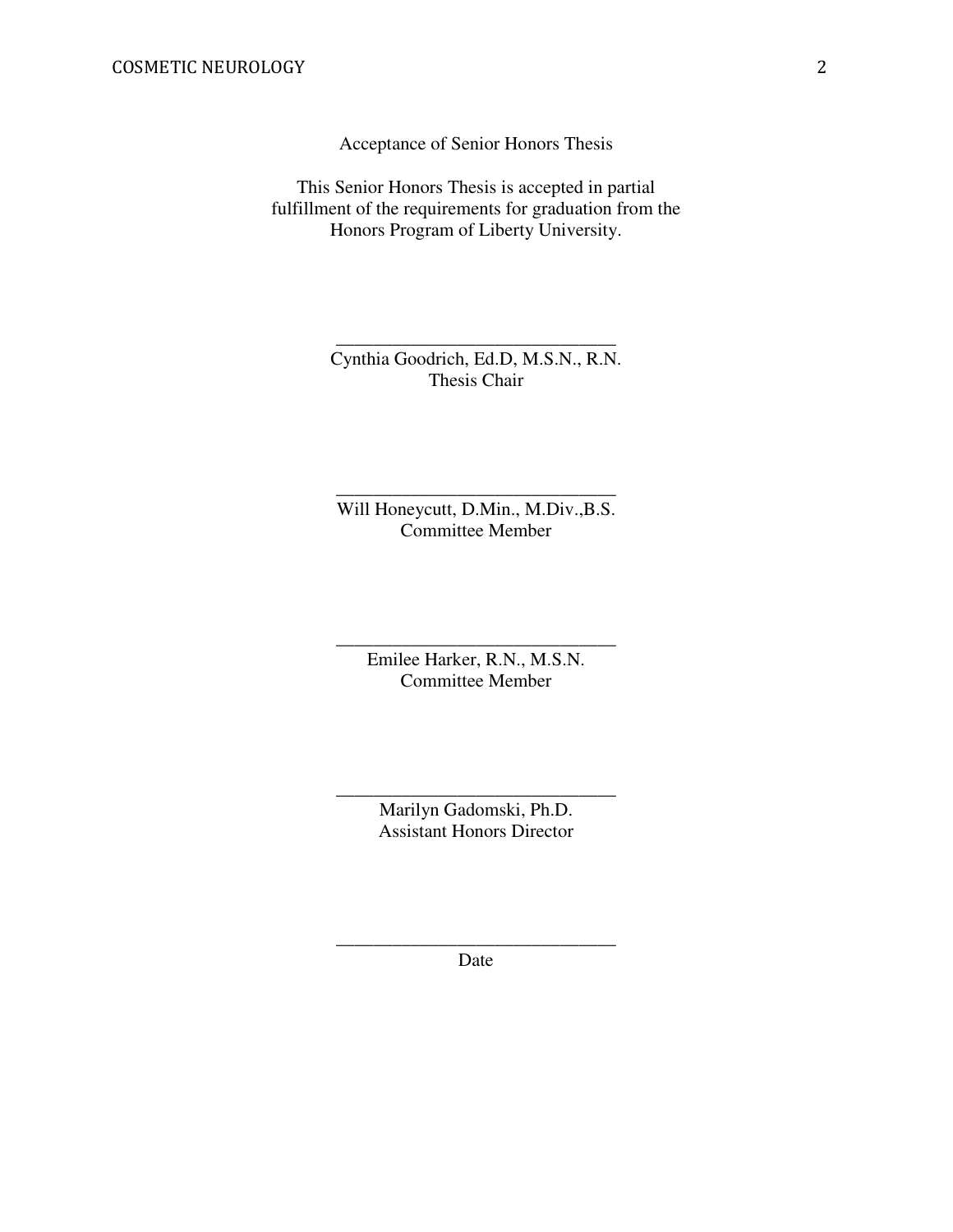#### Abstract

Cosmetic neurology is becoming increasingly popular, and it is not just sleep deprived, over worked college students who are interested. People are beginning to seek off-label prescriptions for medications that are typically used to treat disorders such as attention deficit hyperactive disorder (ADHD) or narcolepsy, while researchers are trying to create drugs used solely for mind enhancement purposes. Along with these drugs come many legal and ethical quandaries relating to the regulation of current use as well as the *what ifs* of future possibilities. A survey was conducted among college students regarding the diagnosis of ADHD, the abuse of ADHD medication, and the number of students they knew who had abused ADHD medication, with the results compared to university students all across the country. The survey revealed that 58% of the participant students at the researcher's university know other students who abuse ADHD medication, while 68% of participant students at other four- year universities know students who abuse ADHD medication.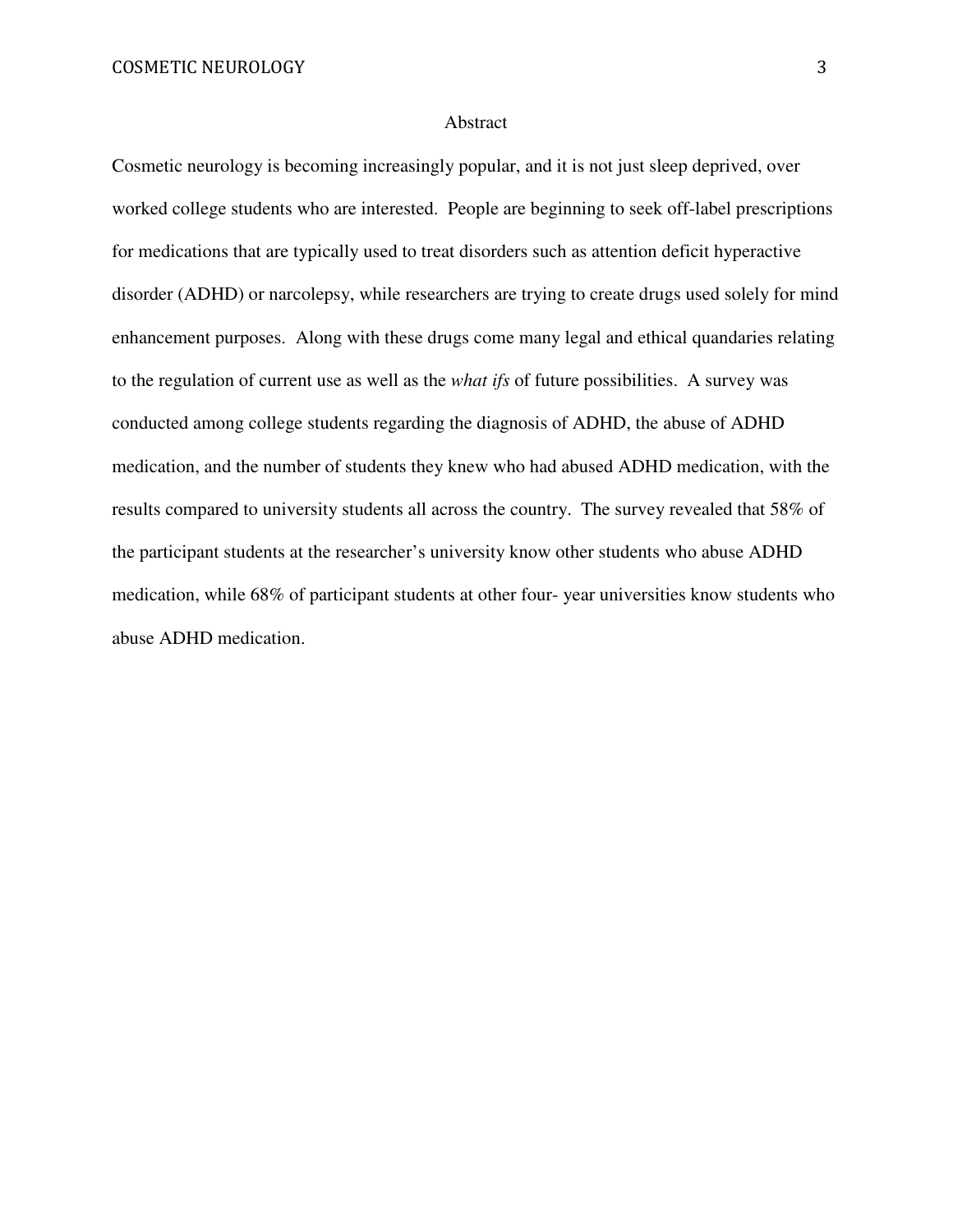Cosmetic Neurology: Enhancement of the Mind and Attention Deficit Hyperactive Disorder Medication Abuse Among College Students

The pressure to get ahead and rise to the top is greater than ever as society becomes increasingly fast paced. People are constantly looking for the most efficient path to take with the least amount of work. Without considering the long-term detrimental effects, people lose their focus on what is most important in life such as their health, family, and friends. This societal trend has led towards the development of yet another short cut: cosmetic neurology (Armstrong, 2010).

This idea of creating a pill to enhance the mind of an individual has been around for centuries. Ancient philosopher René Descartes even sought the use of medication not for treatment but for enhancement. In his book *Discourse of Method*, which was written in 1637, he wrote that medicine was the answer to finding a way to increase the wisdom and capability of mankind. As technology and scientific research are increasing at an exponential rate, this far off concept is becoming a reality (Kass, 2003).

It is being called many names: cognitive enhancing, neuroenhancement, or even "nootropics", which was coined by Corneli Girugea in 1962 when the first brain enhancer was developed (Armstrong, 2010, p. 64). This is a combination of the two Greek words "noos" meaning mind and "tropein" meaning toward (Lanni et al., 2008, p. 196). However there is a name that embodies both the scientific and cultural implications of this technology, *cosmetic neurology*. This buzz-word was coined by Dr. Anjan Chatterjee, a professor of neuroscience at the University of Pennsylvania, in 2004 (Armstrong, 2010). He is a leader in the field of neurology, and he defined it as, "the practice of intervening to improve cognition and affect in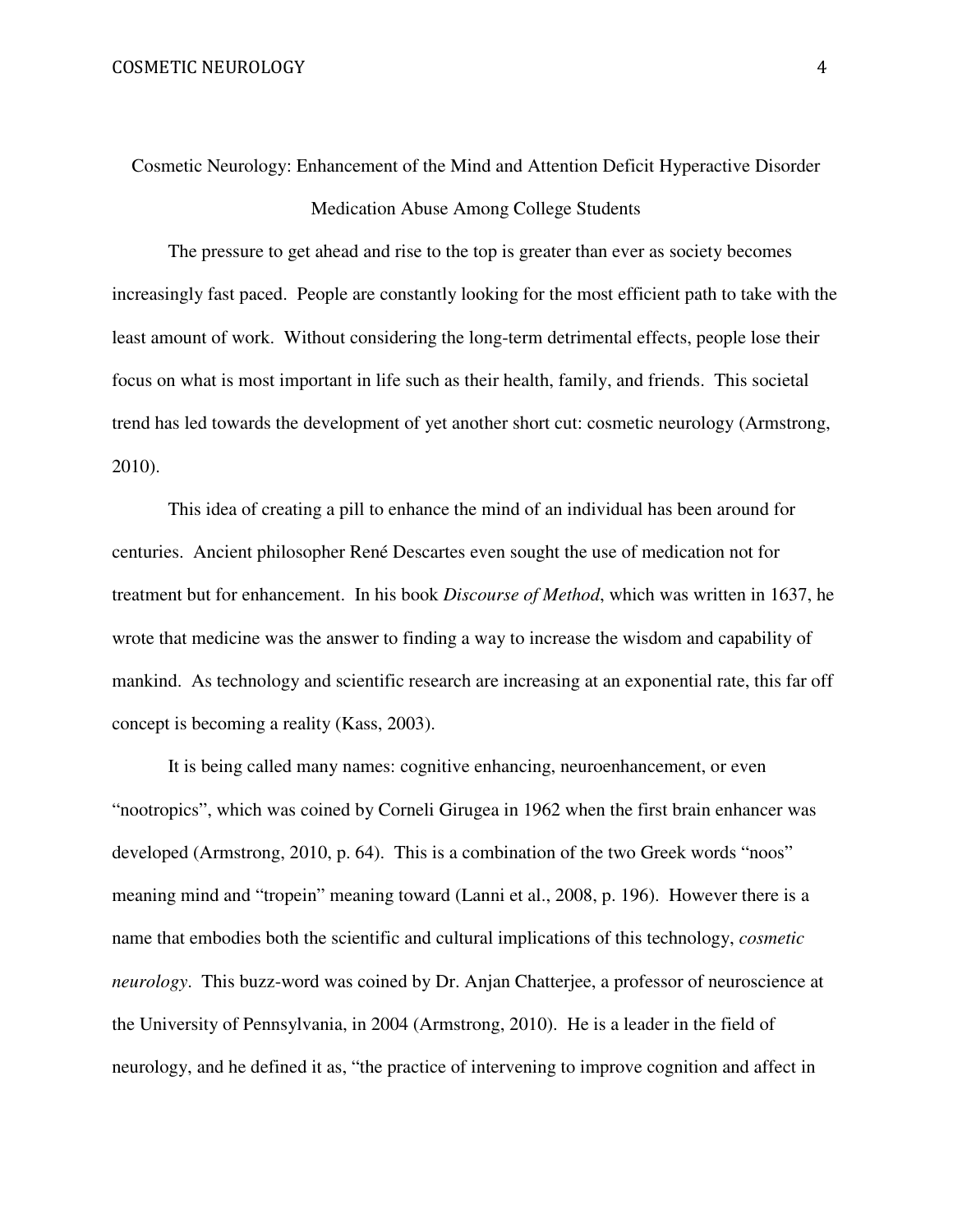healthy individuals" (Chatterjee, 2007, p. 29). Just as people may undergo cosmetic surgery to enhance their physical features beyond therapeutic means, there is an era on the horizon in which people will be able to enhance their neurological and cognitive function through pharmacological methods as well (Chatterjee, 2006).

 As researchers continue to develop new treatment methods for diseases such as dementia and attention deficit hyperactive disorder (ADHD), they are beginning to look at the implications of these drugs for the use in healthy individuals in order to improve mental capacity. Chatterjee pointed out that cognitive enhancement is targeted at improving three different categories: attention, memory, and mood (Chatterjee, 2004).

# **Current Medications That May Be Used As Cognitive Enhancers**

There are over 500 compounds that contain properties that could enhance cognitive capabilities, which has led to the development of multiple drugs that may be used for neuroenhancement (Armstrong, 2010). Specific drugs that are foreseen to become commonly used in daily living in healthy individuals are atomexitine (Straterra), modafinil (Provigil), methylphenidate (Ritalin) and amphetamine-dextroamphetamine mix (Adderall). The benefit to atomexitine is that it is non-addictive and has been found to increase mental awareness (Chatterjee, 2006). Adderall and Ritalin are both stimulants, and they are the most commonly used drugs for cognitive enhancement today (Greely et al., 2008).

# **Adderall**

Adderall, which is an amphetamine-dextroamphetamine combination, is a stimulant that is currently used to treat attention deficit disorder (ADD) or attention deficit hyperactive disorder (ADHD) and can improve behavior and concentration. It is one of the most popular drugs used for cognitive enhancement, and the number of those using it for illicit purposes is growing. After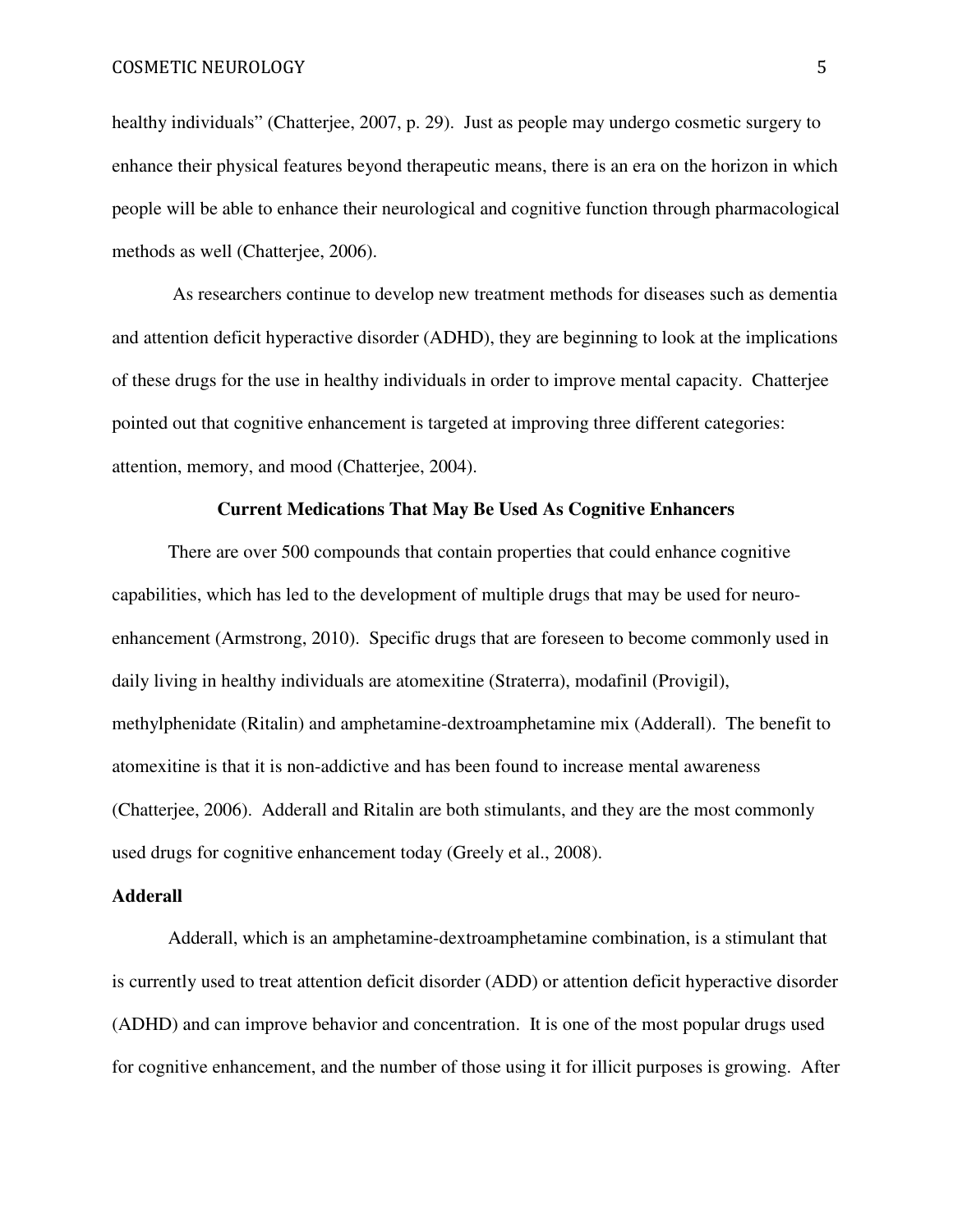a survey was conducted on prescription stimulant use among college students, it was determined that there were three main reasons that Adderall use is so popular: easier access, fewer emotional imbalances, and overall efficacy compared to other stimulants (Teter, McCabe, LaGrange, Cranford, & Boyd, 2006). Researchers also believe that the mechanism of action plays a role in the popularity of this drug. It increases levels of dopamine in the brain as well as the levels of norepinepherine. Dopamine and norepinepherine are neurotransmitters are chemicals that are known as catecholamines. They affect mood and cognition, and cognitive enhancing drugs target these neurotransmitters (Turner & Sahakian, 2006). Amphetamines are thought to increase learning capacities as they increase neural plasticity (Chatterjee, 2006).

However, while this combination of responses may invoke an increase in cognitive capacity in one individual, it may not have the same effect on another individual due to the fact that every brain responds to neurotransmitters differently. This explains the need for various medications for the same disorder, and it also explains why students may use various medications for illicit uses of enhancement (Teter et al., 2006).

# **Ritalin**

Another commonly used drug for cognitive enhancement is methylphenidate, most popularly known as Ritalin, which improves concentration and is typically used to treat ADHD as well. Methylphenidate was shown in many studies to improve memory and motivation, and the side effects are typically mild including headache, dry mouth, sleeping problems, nervousness, and palpitations (Repantis, Schlattmann, Laisney, & Heuser, 2010). Although researchers have not reached a conclusion on whether it is dopamine, norepinepherine, or the combination of the two that increases cognitive abilities, Ritalin is popular for the same reason that Adderall is. It is because it increases the levels of dopamine and norepinepherine (Sahakian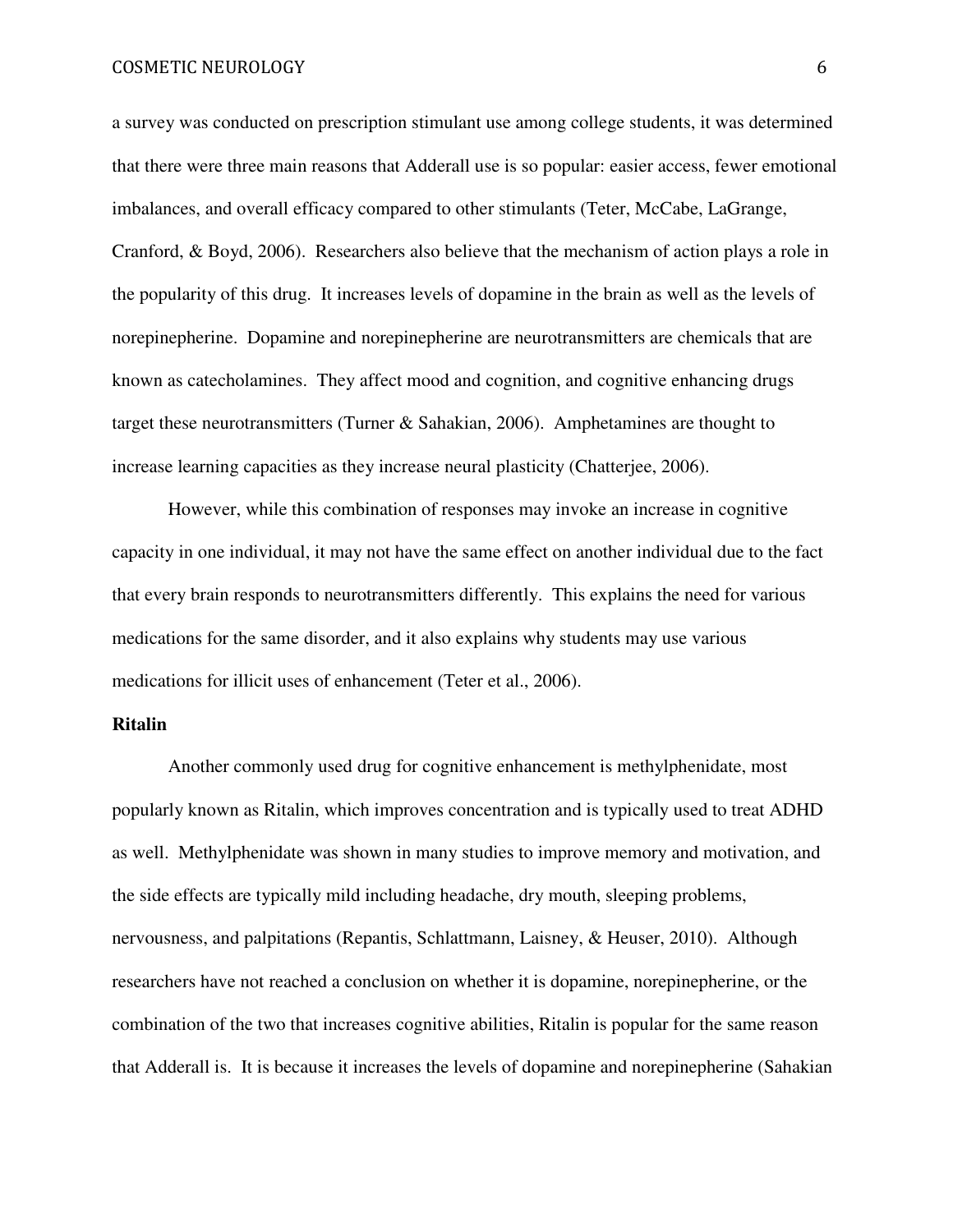& Morein-Zamir, 2010). However, Ritalin has a slightly different mechanism of action as it increases these levels solely by blocking the reuptake whereas Adderall blocks reuptake along with releasing dopamine before the synapse (Teter et al., 2006). The use of methylphenidate is especially popular in student circles, but it is beginning to extend into the professional setting as well (Chatterjee, 2006).

# **Provigil**

A newer drug, Provigil (Modafinil), has been approved for use by the FDA since 2002 and has gained a reputation as "the Cadillac of cognitive enhancers" (Armstrong, 2010, p. 58). It was developed specifically to treat patients with tiredness related to narcolepsy, sleep apnea, or shift work. Its advantages over methylphenidate and other amphetamines is that its side effects have less of a negative impact on a person's body and mood. Walter Armstrong, Senior Editor of *Pharmaceutical Executive,* stated that Provigil claims to have fewer side effects, a lower risk for addiction, and controls the body's sleep cycle better than any other drug. While this drug is growing in popularity among those who have the medical diagnoses indicated for its use, its offlabel use is thought to account for 90% of the prescriptions (Armstrong, 2010).

Modafinil promotes alertness and reduces impulsive reactions, even when a person is sleep deprived. When the effects were studied in healthy people who were sleep deprived, it was found to have even more positive effects, and it improved not only attention but also wakefulness and memory (Repantis et al., 2010). Modafinil has also been shown to increase memory retention in various forms. It has a low risk of dependency, and although it was initially used to treat narcolepsy, it is now used to treat a much broader scope of diagnoses (Bostrom, 2009).

Scientists who admitted to taking Modafinil were interviewed to study its usefulness. While the level of effectiveness varied among people, there was a universal increase in the areas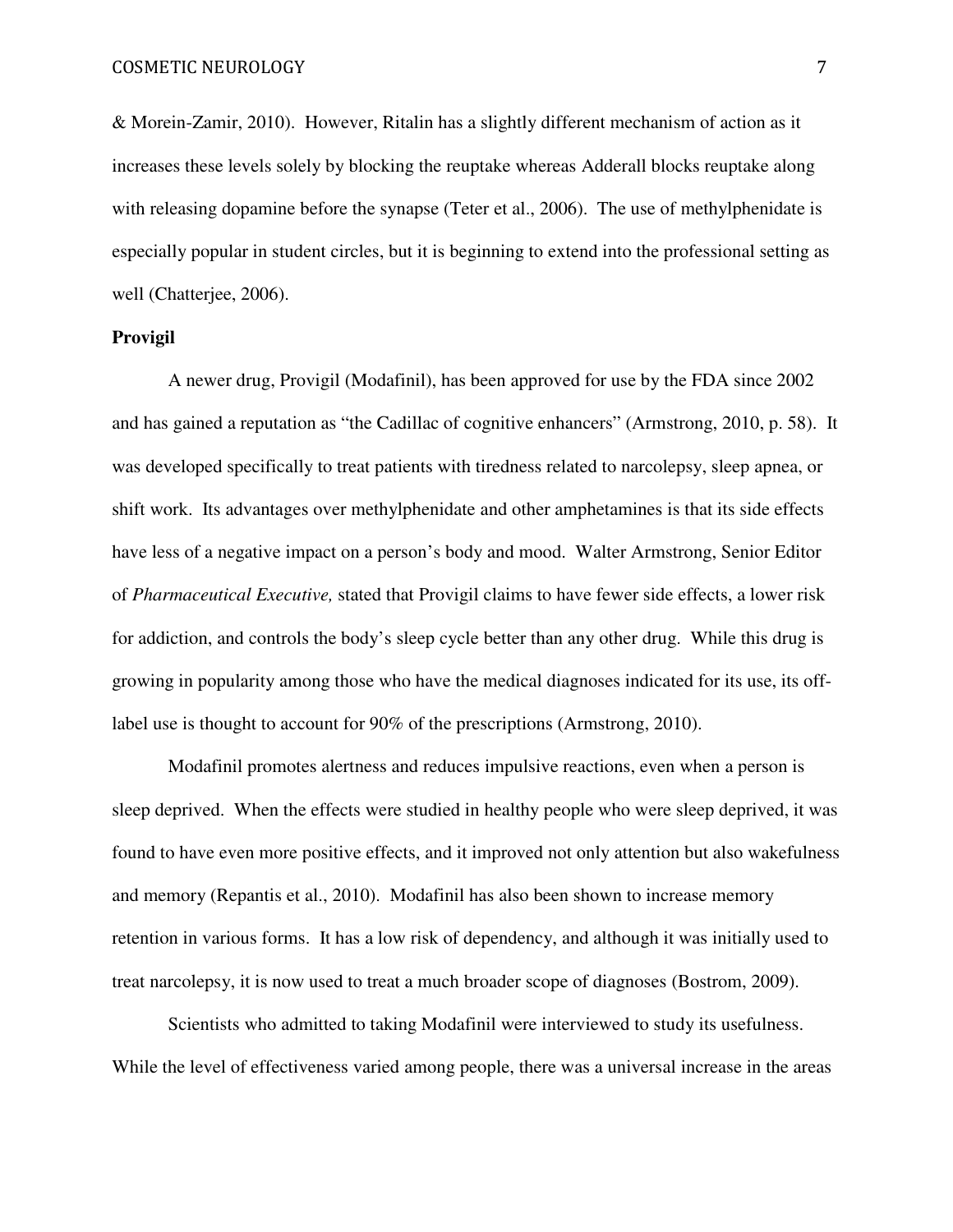of attention, working memory, word finding, improved sustained hard thinking, and mental energy (Sahakian & Morein-Zamir, 2010).

Negative side effects, not only for Modafinil but all cognitive enhancers, must be carefully taken into consideration for two reasons. The first is that this is not a necessary treatment, therefore any negative effects that can be avoided should be avoided. Secondly, the brain is much different from the rest of the body, and it is sensitive to even the slightest changes. Whether there are any long- term effects on the brain is yet to be determined due to the relatively new and higher demand for cognitive enhancers (Teter, et al., 2006). While several studies on the effectiveness of cognitive enhancing drugs have come back with positive effects, Chatterjee argued that the studies are only conducted on the effects of short-term use, and that research on long-term use has not been comprehensive enough to affirm positive effects over months of consistent use (Sahakian & Morein-Zamir, 2010).

### **Future Drugs Used Solely For Cosmetic Neurology**

Most neuro-enhancers are designed to treat diseases, and the enhancement is an afterthought. However, there are now drugs being developed, ampakines and cyclic adenosine monophosphate response element binding protein (CREB) modulators, which are primarily for enhancement and may be used for diseases as an afterthought. Both of these enhancers work in the cells that affect the neurons associated with long-term memory (Chatterjee, 2007).

#### **Ampakines**

Ampakines were first discovered in 1993, and are currently being studied with the intention of their primary use to be cognitive enhancement. Neuroscientist Gary Lynch cofounded the company Cortex Pharmaceuticals. The researchers of this corporation discovered ampakines and are working to develop them into drugs to put on the market (Galagan, 2012).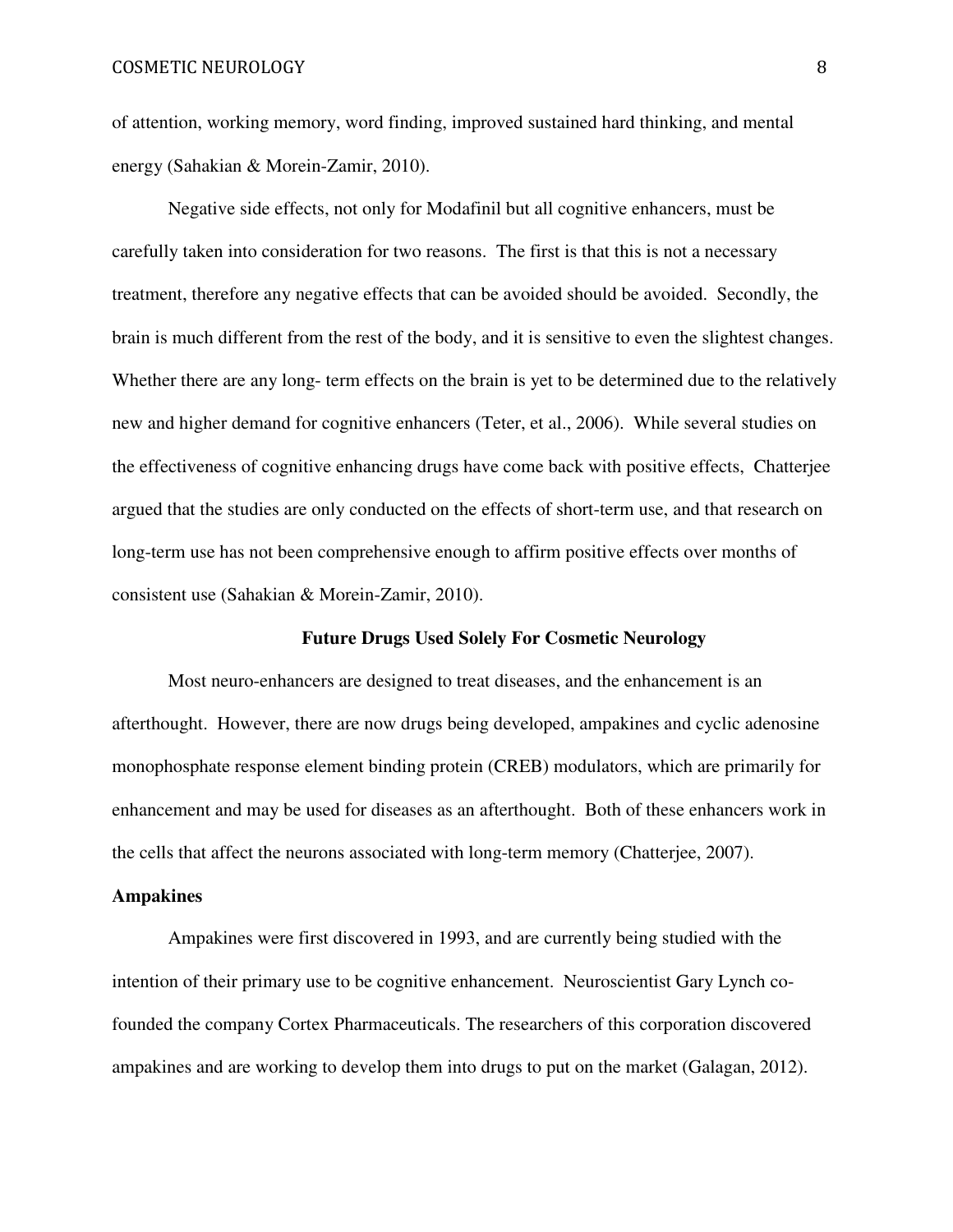The science behind these drugs is that they are able to cross the blood- brain barrier and positively affect the receptors associated with long- term memory. Armstrong reported in the article, *Brave Neuro World,* that the goal of ampakines is to utilize glutamate to its fullest potential. Glutamate is a neurotransmitter that improves learning and memory by increasing plasticity of synapses in the brain (Armstrong, 2010). There are three main effects that ampakines have in the brain, all of which may boost cognitive enhancement. The first is that they enhance transmission. They also increase the long-term potentiation at the synapses in the cortex of the brain, which affects memory and increases learning. Thirdly, they increase excitatory transmission, which regulates brain-derived neurotropic factor (BDNF). BDNF affects synaptic plasticity, which is the creation of new neuronal pathways in the brain as learning occurs (Lynch & Gall, 2006).

Researchers question the efficacy of ampakines as a mode of enhancement because, although ampakines have been shown to improve the brain in these three areas, the brain of a healthy individual is already fully functioning. Even Mark Varney, the current CEO of Cortex Pharmaceuticals said in an interview that he personally questions the reality of improving cognition in healthy adults (Armstrong, 2006). However, studies in both animals and humans have shown improvement in the retention of information related to difficult activities. Lower concentrations of ampakines in humans still led to improved scores while learning a complex maze, although the results were less varied from normal brain function than in animals (Lynch  $\&$ Gall, 2006).

Learning and memory occur through a continuous process of synaptic plasticity and as neurons communicate with one another by transmitting signals between various connections. This causes both physical and chemical changes in the brain as an individual encounters new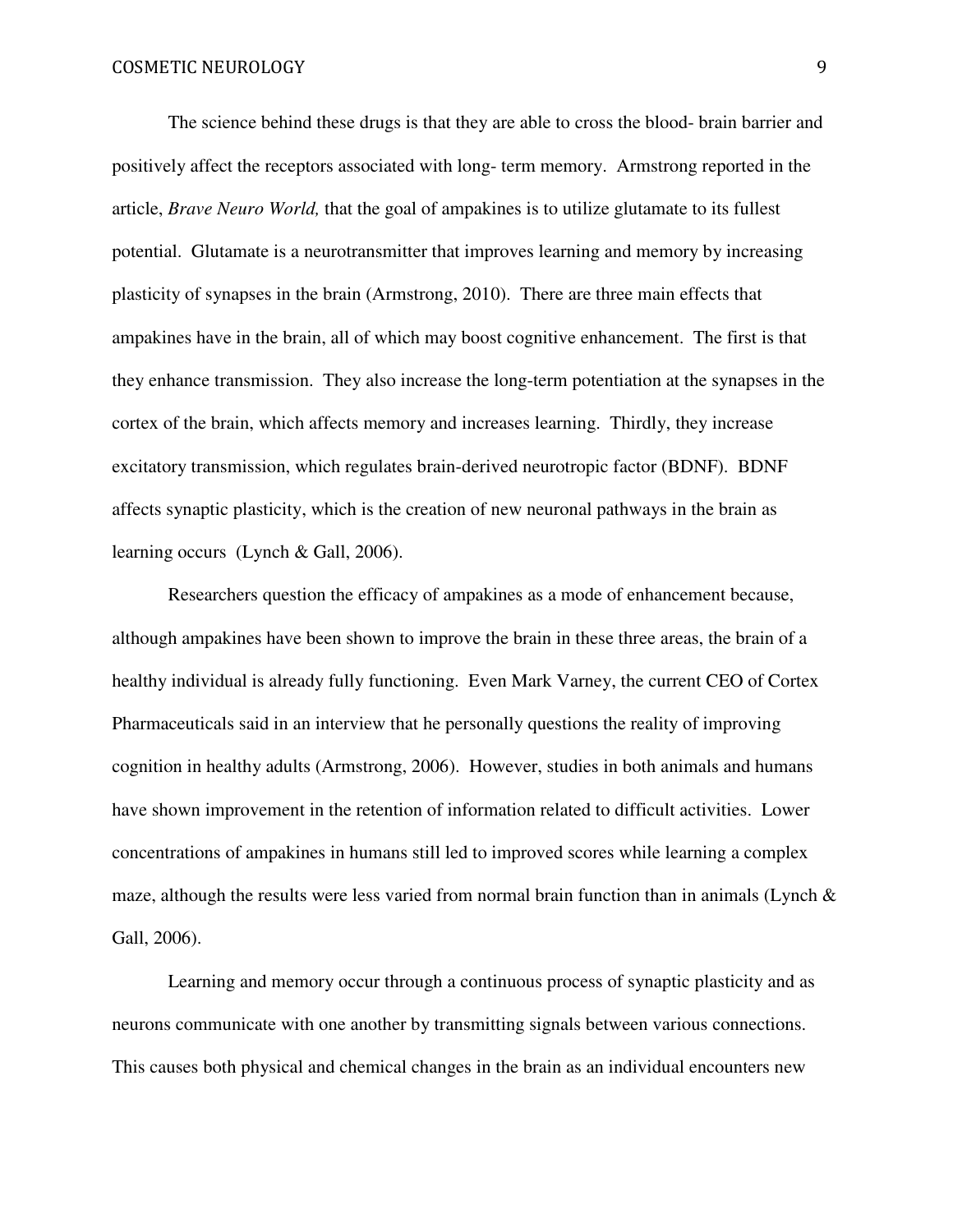experiences. Memory is not one process, but it is a three-step process that involves many different types of neurons in the brain. The three phases of memory formation are acquisition, formation, and recall. The various processes also lead to various types of memories such as short-term, long-term, implicit, and explicit (Lanni et al., 2008).

# **CREB Modulators**

 CREB is crucial to the conversion of short-term memory to long-term memory. CREB affects molecules in the brain, which lead to synaptic changes. Various levels of CREB may positively or negatively affect long-term memory. However, it does not affect short-term memory (Lanni et al., 2008).

Substances which would allow people to study less and remember more, decrease their hours of sleep and increase their hours of work, and spend less time worrying about fatigue while enjoying feelings of attentiveness may sound quite appealing. However, there are obviously problems that must arise from this. Researchers are now looking at both short-term and longterm side effects as well as the many ethical dilemmas that proceed from such innovative biotechnology. While it is not shocking that there is a push to stretch the human body to reach higher functioning capacities, there are many factors that must be examined before this may be put into practice legally. There is believed to be widespread use among the public, however education or open discussion about the topic is rare. In order to reduce the amount of illegal use of these substances, some regulation as well as informed public education is needed (Forlini  $\&$ Racine, 2009).

# **Regulation**

Although cognitive enhancement is still in the research phase, the regulatory committees that are already in place need to begin producing guidelines as to the use of cognitive enhancers.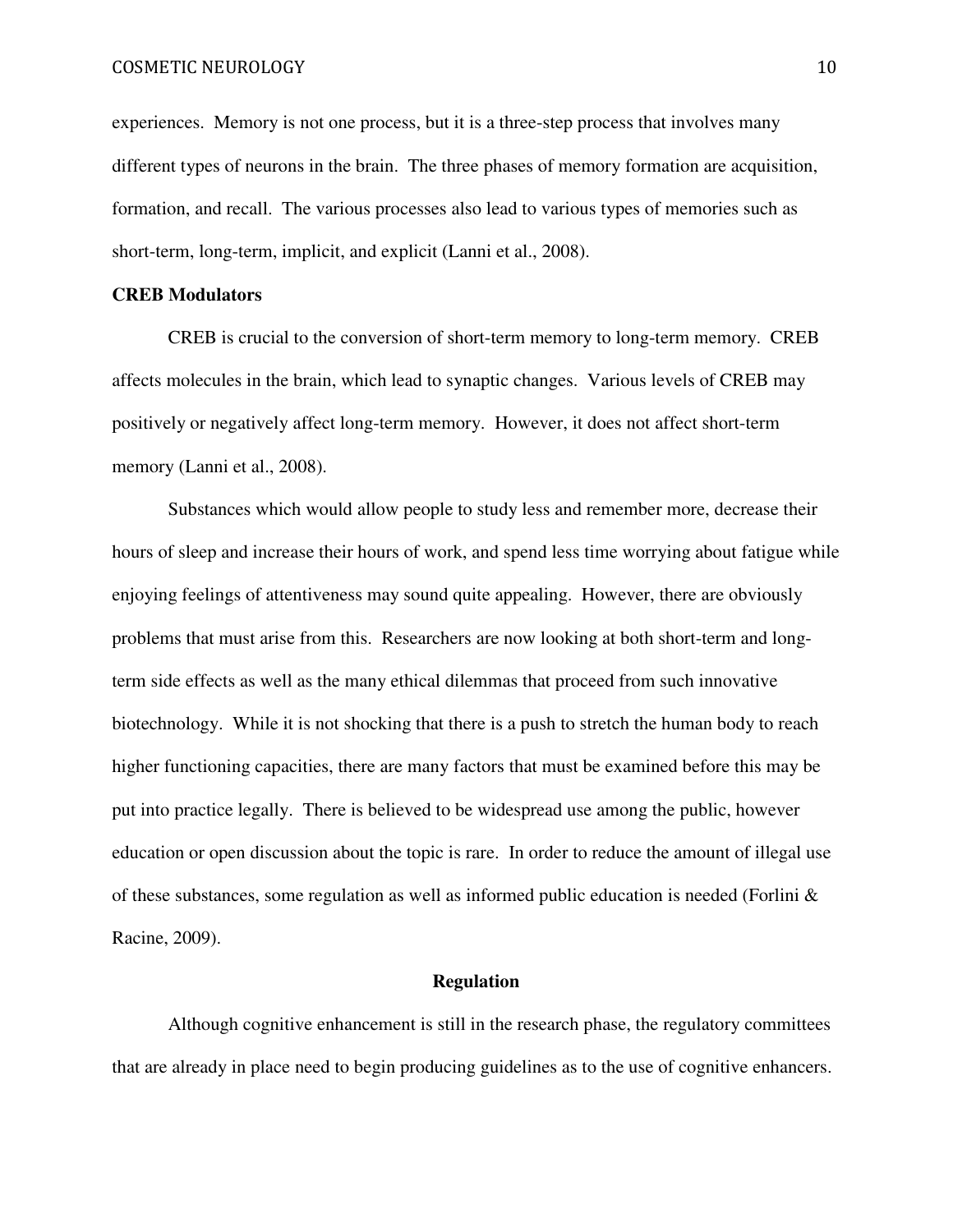Requiring a prescription for off-label use is not stopping people from obtaining these drugs through illegal means, and if the government wants control of this issue, they must begin allowing the use of these drugs through means that they can regulate more closely. Several researchers have addressed the reality that many people are already using cognitive enhancing drugs. Allowing these drugs to become more readily available will also encourage researchers to push deeper into making these drugs more effective and perfecting the desired outcomes (Farah et al., 2004).

Those who have been studying cognitive enhancement are no longer questioning the necessity for governing policies, but they are now questioning the type and severity of policies that need to be put into place. This could begin with educating the public as to their options and possible moral implications, or it could lead to legislatures creating agencies specifically responsible for the regulation of cognitive enhancers. How long is long enough for research and the consideration of every possibility? Many believe that it is time to end the thinking and discussion and begin acting and creating laws (Farah et al., 2004).

Regulation is hindered because a topic as controversial as cosmetic neurology raises many ethical debates. Many believe that this issue of cognitive enhancement entangles so many areas of society that proper regulation is going to require a holistic approach (Pasquale, 2010). In 2006, Chatterjee said that the focus of the ethical debate lies on three matters, "character, coercion, and justice" (Chatterjee, 2006, p. 111). As science and technology are rapidly advancing, the question is shifting from can it happen to should it happen?In 2006, the Neuroethics Society was formed in order to address these dilemmas early (De Vries, 2007).

As various aspects of society became increasingly interested in research on the brain and how it affects behavior, the United Nations Educational, Scientific, and Cultural Organization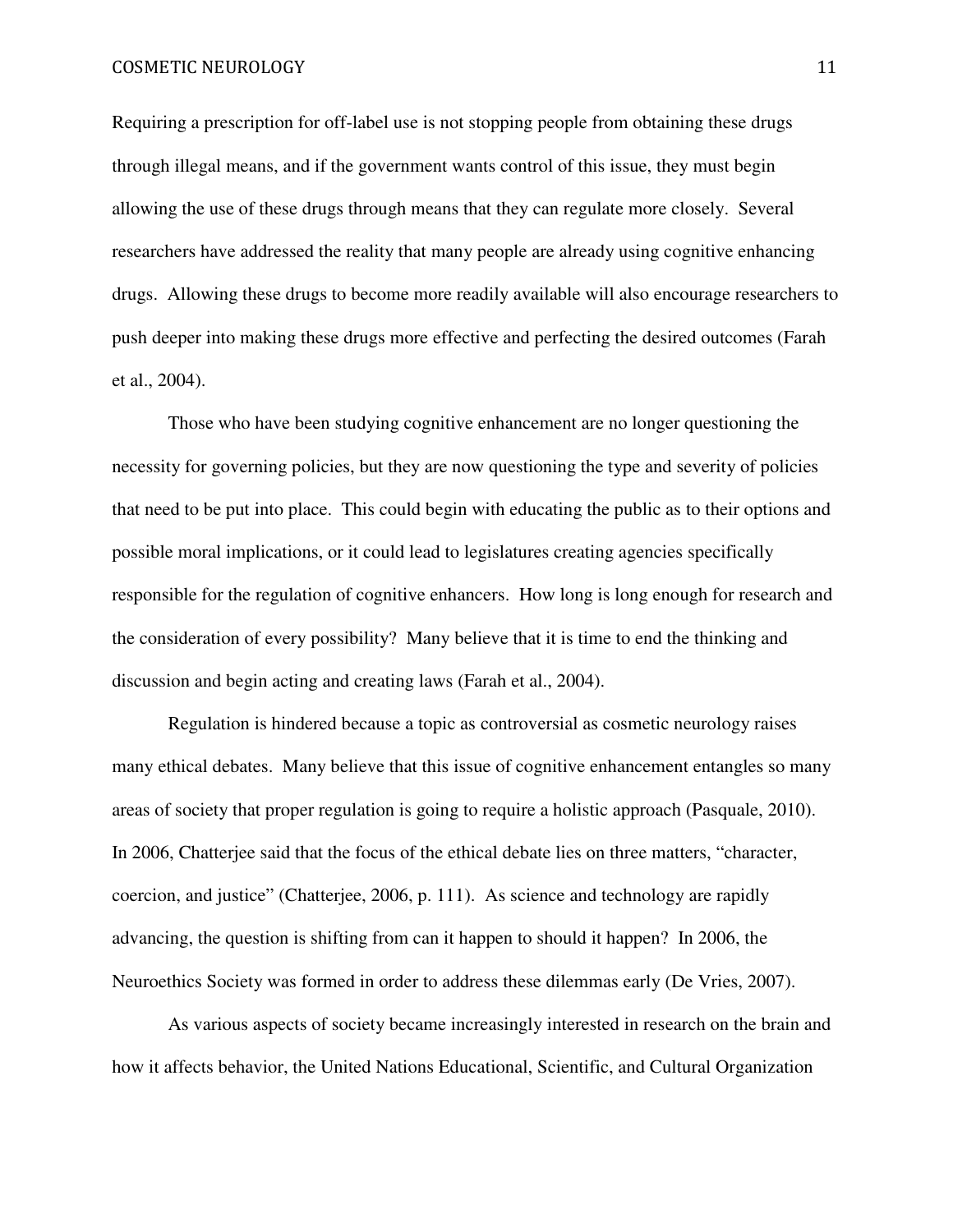COSMETIC NEUROLOGY 12

(UNESCO) took it upon themselves to create the International Brain Research Organization (IBRO) (Illes & Bird, 2006). While UNESCO is an international organization, an influential American organization is The Human Brain Project. It was created in 1993 and is funded by the United States government. It has been created to integrate all of the information and knowledge of neuroscientific research. They have come up with a new focus of study known as neuroinformatics. Although it has not created the interest that those who are involved had hoped for, they are still hoping that this American organization will be useful in the furthering of the global neuroscience field (Lanni et al., 2008).

John Harris, the Sir David Alliance Professor of Bioethics at the University of Manchester and the co-editor of the *Journal of Medical Ethics,* held a strong opinion toward the research in the field of cognitive enhancement. He said that many people focus on the danger of furthering such technology, and they try to find a resolution by weighing the risk versus the benefit. However, most people do not take into account that there are dangers to avoiding research simply because of opposition. Many unjustified objections are given more respect than they merit (Harris, 2011).

While Harris favored cognitive enhancement, other people are vehemently against it. He referred to people who fear the danger associated with technology, and Ingmar Persson and Julian Savulescu (2008) fit into this category. The most basic consequence of cognitive enhancement is the increase of the speed at which humans acquire knowledge. Perrson and Savulescu worried that with the knowledge of the means to create weapons of mass destruction, cognitive enhancement would exponentially increase the number of people who had this knowledge and would allow them the opportunity to expand upon it. Even if a small percentage of evil people use the knowledge acquired through cognitive enhancers to obliterate mass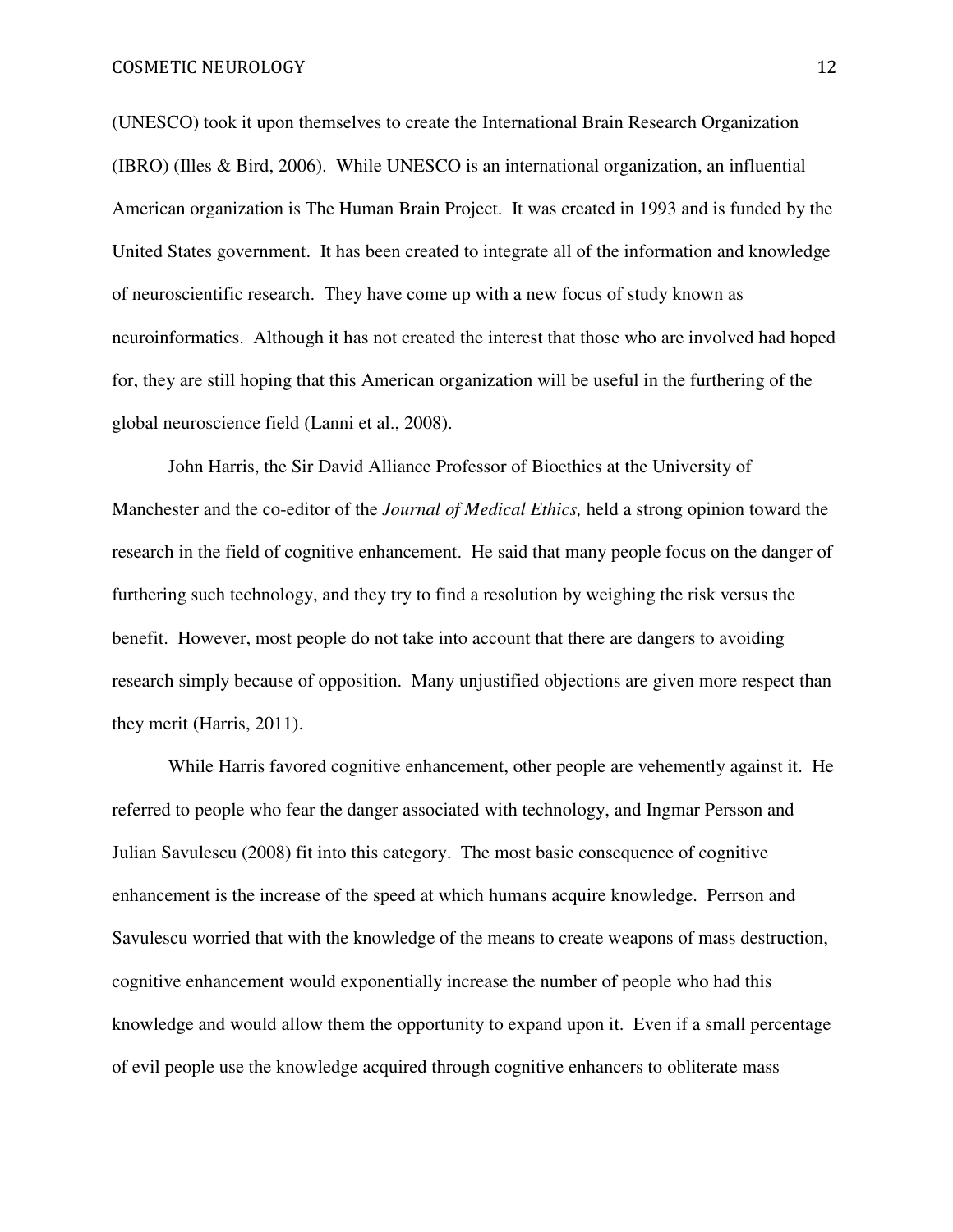amounts of people, its use would become too great of a risk (Perrson & Savulescu, 2008). The expansion of knowledge and technology should not be avoided due to the possibility of misuse, but researchers must be aware of the possibility and use prudence to prevent it (Illes & Bird, 2006).

Perrson and Savulescu insisted that the only way to reduce malevolence is to develop a moral enhancement to deliver along with the cognitive enhancement. They compared cognitive enhancement to martial arts. Practicing martial arts allows people to fight in a greater capacity compared to those who do not know martial arts, but along with the instruction on the technical aspects there is an emphasis to educate those being trained in martial arts about morality. Due to the fact that martial arts and cognitive enhancement may both be used for good or evil, moral teaching should accompany both of these as well (Perrson & Savulescu, 2008).

Bill McKibben used the issue of nuclear weaponry to show how regulation has controlled the use of weapons of mass destruction despite the fact that the technology has been developed since World War II. The mere fact that nuclear bombs have only been dropped twice (Hiroshima and Nagasaki) shows how successful control of these weapons has been. This same control can be exemplified in guiding the measures to control cognitive enhancing measures as well (McKibben, 2004).

The people who would abuse such enhancements for the purpose of developing weapons of mass destruction already have an innate nature to cause harm. If researchers are going to halt the progression of cognitive enhancement, should they also stop researching better nutrition practices because that information could further the lifespan of a terrorist? It is important that researchers keep morality in the forefront of their minds while pioneering these avenues of biotechnology. However, the argument that research on cognitive enhancement should only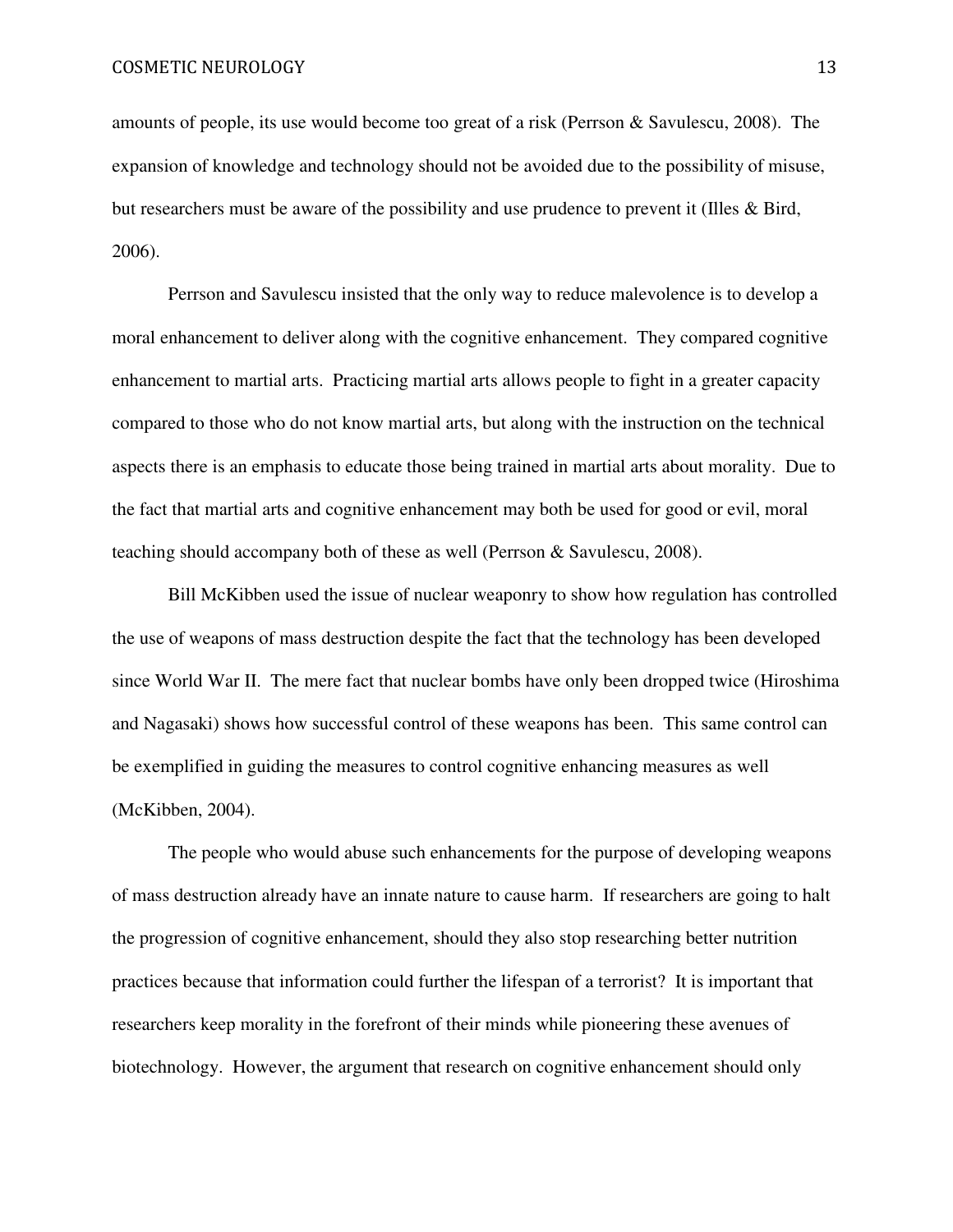continue under the condition that research on moral enhancement is coupled with it is extreme (Persson & Savulescu, 2008).

# **Therapy Versus Enhancement**

At the beginning of almost every discussion regarding cosmetic neurology, people argue the importance of distinguishing between therapy and enhancement. In order to differentiate between the two, one must first establish the definitions of *normal* and *health.* The matter of distinguishing therapy versus enhancement is contingent upon the definition of *normal*. Even in America, there are so many different cultures and socioeconomic classes that the definition of normal is varied. Perhaps a definition of health provides a more objective foundation for this discussion. The World Health Organization defined health as, "a state of complete physical, mental, and social well-being" (Kass, 2003, p. 15). Could the use of cognitive enhancers be classified as therapeutic then if an individual feels mentally incomplete if he or she is not performing to the full capabilities that could be reached with cognitive enhancing drugs (CEDs)? If cognitive enhancers were considered therapeutic, would it put the controversy to rest and become ethically acceptable solely on the grounds of classification? Leon Kass (2003), Chairman of the President's Council on Bioethics, suggested that distinguishing between therapy and enhancement is not enough to make an ethical decision because the distinction will not always be clear.

The difference between therapy and enhancement is that therapy is aimed at treating a disease whereas enhancement is aimed at improving normal, healthy people. Chatterjee argued that although there is a distinction, these two interventions constantly overlap. He posed the question: if researchers are focused on treatment, is it wrong for them to consider enhancement as well? He also explained how the increase in life expectancy, which has led to an increase in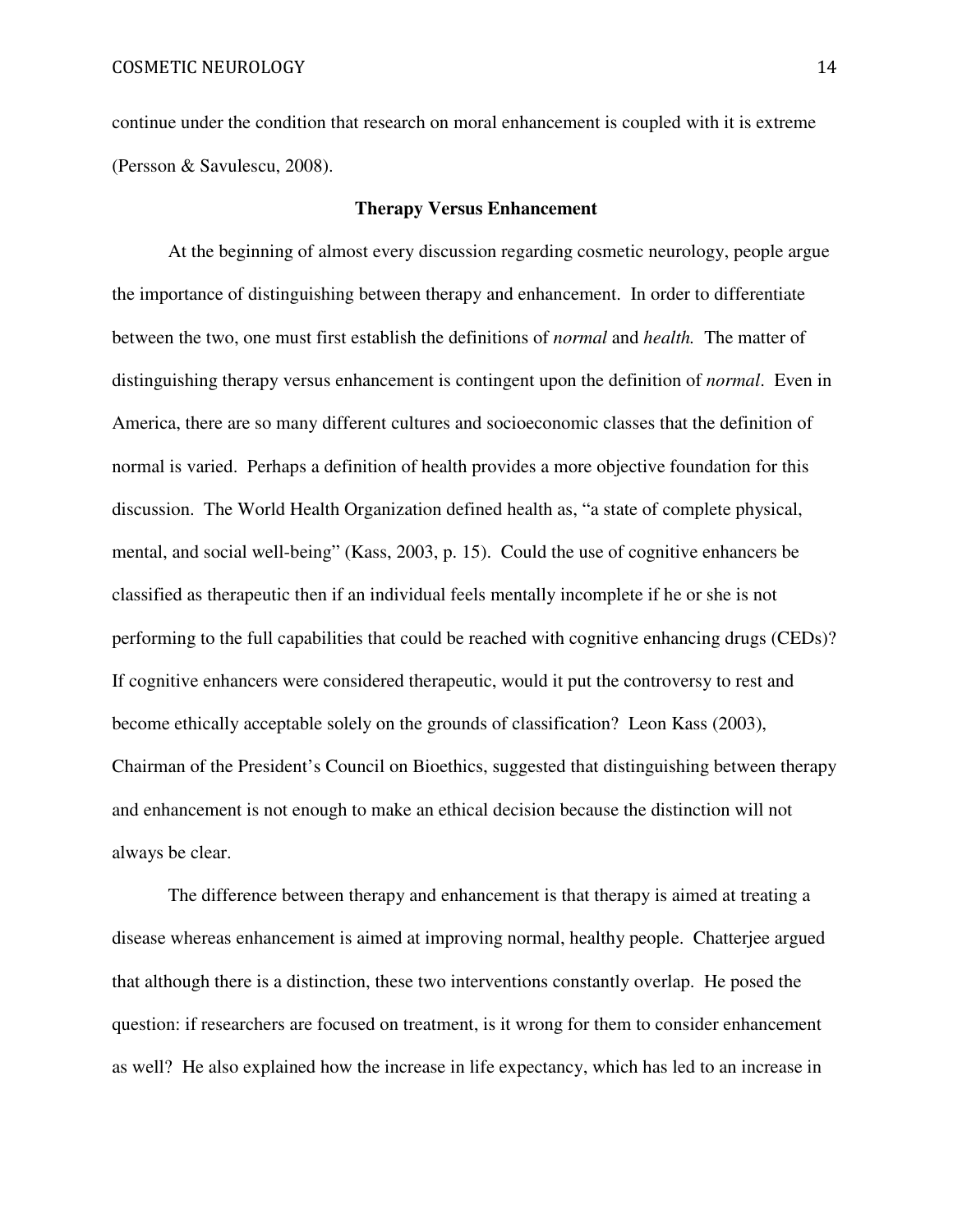America's elderly population, has stimulated research in neuroscience (Chatterjee, 2004). The research being done to find treatment for disorders such as dementia, or age related memory loss has ignited research for enhancement (Chan & Harris, 2006).

Nick Bostrom, philosophy professor at University of Oxford, described cognitive enhancement as magnifying the ability of the mind by impacting the process of synthesizing information. He observed that it is an improvement that is not targeted toward an illness. The demand for cognitive enhancement is not to produce *super-humans* as many of those in opposition purport. He gave the example that an individual with poor memory recall, although having no diagnosed illness, may take a cognitive enhancer and still have a worse memory than a person with Alzheimer's who has retained a good portion of his or her memory. While he agreed that most studies have not shown conclusive data regarding improvement in order to show the efficacy, it has become such a broad study with so many methods that it is much more unlikely that all cognitive enhancement methods are ineffective (Bostrom, 2009).

# **Demand on the Market for Cognitive Enhancing Drugs**

# **Physicians**

People's perspectives on the role of medicine will affect their demand for cognitive enhancement. Barbara Sahakian and Sharon Morein-Zamir(2010), associates at the Behavioural and Clinical Neuroscience Institute at University of Cambridge, observed that people who believe the function of medicine is for the betterment of the patient will be more likely to put the pressure on doctors and ultimately the entire market for these drugs. Many have found a way to attain these medications easily if they desire the effects regardless of the incomplete data on effectiveness and long-term side effects. Currently the only legal way to obtain these medications may be with a prescription, and many doctors will prescribe them for off-label use.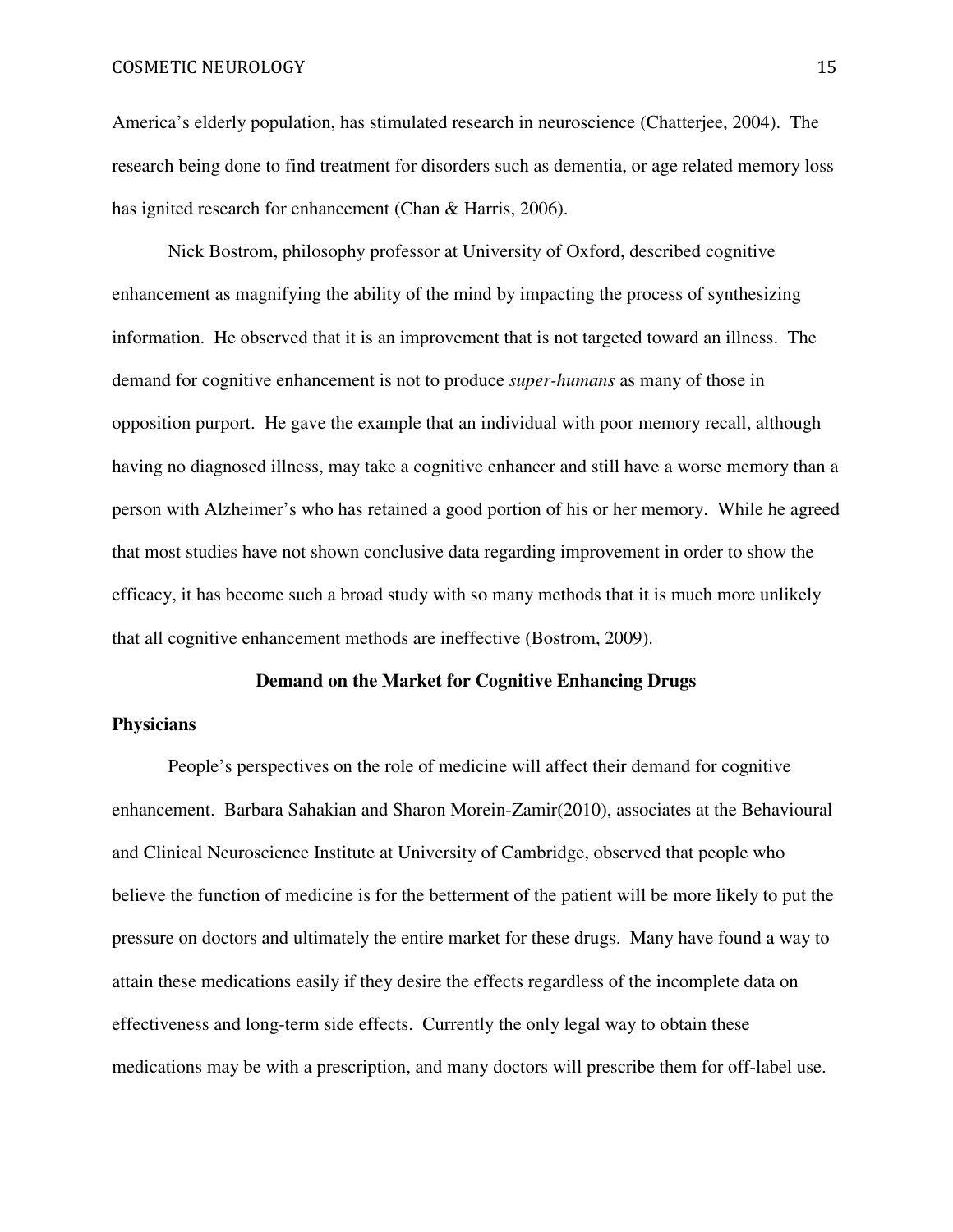That is also completely legal due to the limited regulations on that practice (Sahakian & Morein-Zamir, 2010). Who should decide that cognitive enhancement is morally good for society as a whole when each doctor is faced with making his or her own decision whether or not an unnecessary prescription is providentially good for a person? This is the reason that physicians have become known as the gatekeepers regarding the distribution of cognitive enhancers (Kass, 2003).

# **Researchers**

Researchers and pharmaceutical companies have so much pressure to pursue the development of cognitive enhancing drugs because there is a market and high demand. It was reported that supplements to enhance memory now make up a billion dollar market annually solely in America (Lanni et al., 2008). However, cognitive enhancement of various forms, including illicit cognitive enhancing drug use, is not an issue that is specific to the United States. This is why some of the most advanced research in neuroenhnacement is being conducted in Moscow, Russia where it has been going on since Joseph Stalin's dictatorship (Armstrong, 2010). A world-wide study found that people in the United Kingdom were more likely to obtain cognitive enhancing drugs over the internet than those in the United States (Sahakian & Morein-Zamir, 2010). Sahakian and Morein- Zamir (2010) also reported that the majority of university students got their cognitive enhancing prescription drugs from friends or peers.

#### **Ethical Implications**

Many researchers have addressed the ethical dilemmas associated with cosmetic neurology, and most of them have come to the conclusion that it is no longer a matter of if but when. Some researchers came to the conclusion that regardless of the ethically correct answer,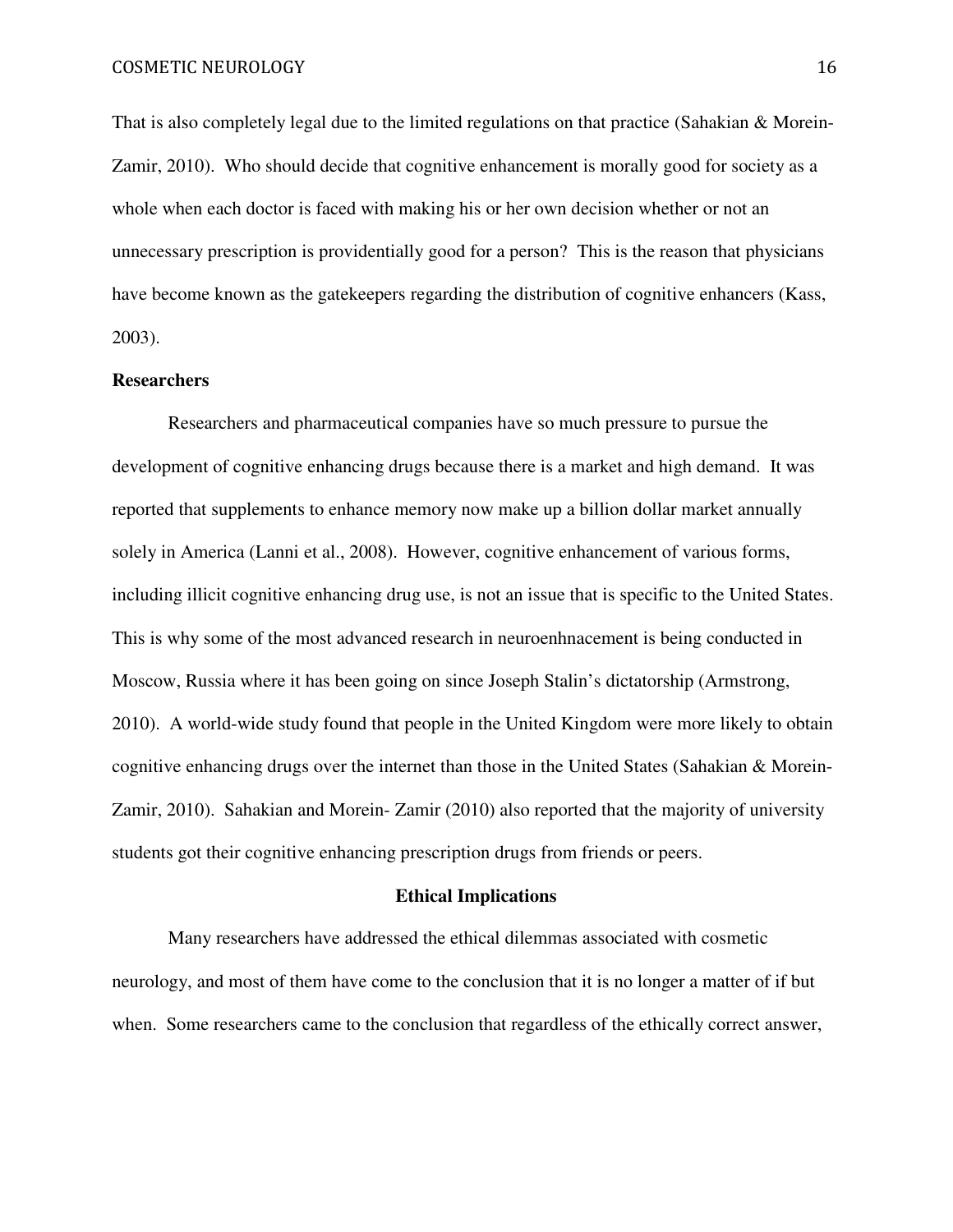the only question to be answered is if researchers have gained enough knowledge to prevent brain doping (Lanni et al., 2008).

Sahakian and Morein-Zamir (2010) defined neuroethics as, "the study of the ethical, legal, and social questions that arise when scientific findings about the brain are carried into practice" (p. 200). It does not just combine the two fields of ethics and health care, but it takes into account issues of economic, political, philosophical, religious, and a moral nature. Neuroethics is a specific type of bioethics that cognitive enhancement falls under, which is one of the primary reasons the Neuroethics Society was established.

Some scientists believe that the ethics related to the implications that cognitive enhancement could have on society should be taught to students along with general neuroscience education. Researchers such as Sahakian and Morein-Zamir believe that the various ethical implications are important to consider. However, instead of focusing on the morality of the issue, they place an emphasis on educating future health care workers as well as the general public of the various issues and then allow individuals to make their own decisions. This shifts the pressure from legislators trying to regulate its use to the autonomous adult making an informed decision (Sahakian & Morein-Zamir, 2010).

The concept behind ethics is determining what is good. Persson and Savulescu further distinguished ethics as they differentiated between what is providentially good versus what is morally good. Providentially good actions are specific to the individual, whereas actions that are morally good are beneficial to society as a whole. They asserted that while cognitive enhancement may be providentially good for one individual, that makes it providentially bad for another individual as one person has the upper hand on the other. Persson and Savulescu (2008) argued that this makes it morally wrong because it is does not reach an end that is good for the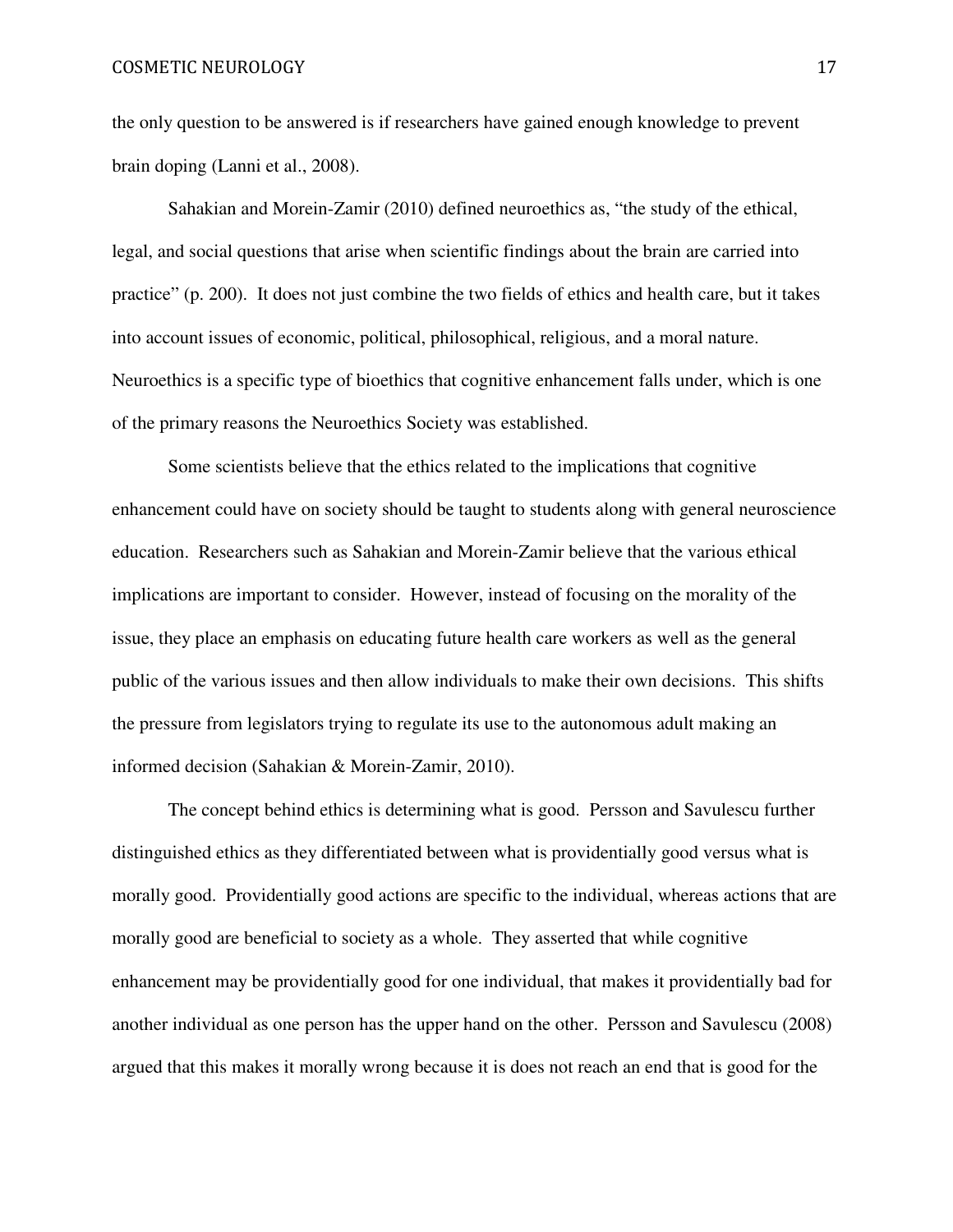whole. Subsequently, the second individual's cognitive enhancement would be providentially bad for the first individual because it would lessen the disparity that the enhancement gave the first individual. They agree that cognitive enhancement may be a positive scientific advance if the majority of society was morally good, but that even then, there would be reasons not to pursue it (Persson & Savulescu, 2008).

# **Safety**

Of all the concerns with the use of cognitive enhancers, the primary concern for all people, whether their motives are political, economical, or philosophical, should be for safety. Safety is the primary concern with cosmetic neurology. While it is often compared to cosmetic surgery, due to the fact that they are both elective, cosmetic neurology is more concerning because the mind is so much more complex, and researchers have a much more difficult time estimating the response. However, as with any other drug, researchers could never know the extensive possibilities of every potential long-term or short-term side effect (Farah et al., 2004).

While many people in American culture accept the ideas of technological advancement, they often struggle with accepting the implementation of scientific breakthroughs, primarily due to safety concerns. The use of cognitive enhancers has been compared to heart transplants and to in vitro fertilization. There were many discussions about the physical and moral concerns as they were introduced, but many of these concerns have been discredited. This is in part because people have become more comfortable with the idea, and also because the technology and process have been refined. As they have become safer, they have become more familiar. While researchers are still unsure if a perfect cognitive enhancer will ever be produced, the end goal for cognitive enhancement, or any form of medicine, is to reach maximal benefit with minimal harm (Turner & Sahakian, 2006).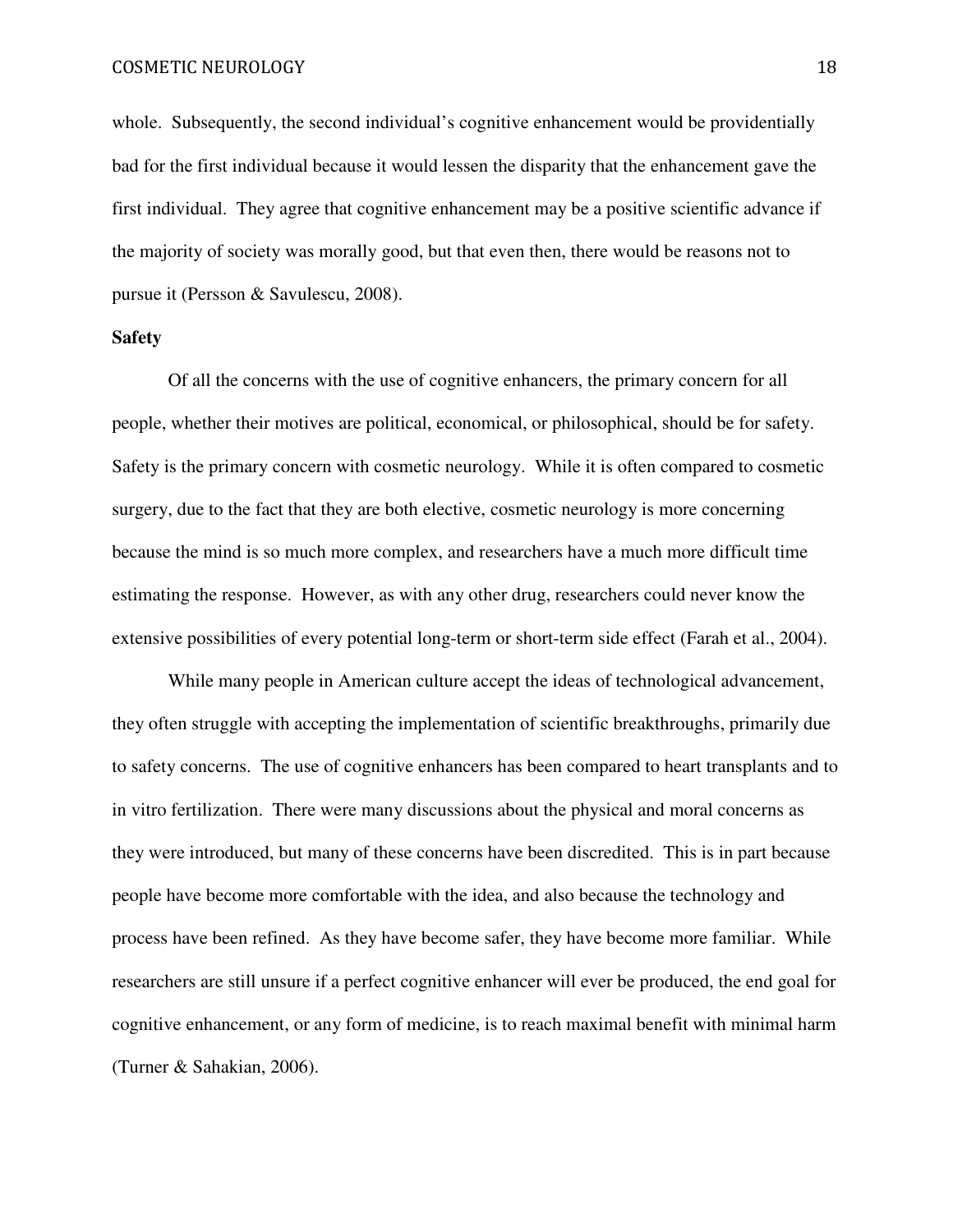Sahakian and Morein-Zamir addressed the dangers concerning the alteration of personhood by enhancement. The solution to this problem may be remedied by the use of pharmacogenomics. This process distinguishes the way genes are affected by drugs. Those who are more likely to experience more severe side effects would then not be allowed to receive a prescription for that drug. This would minimize the probability of harmful effects (Sahakian & Morein-Zamir, 2010).

# **Character**

The question of character immediately becomes a concern when a person considers the fact that, at this present time, using cognitive enhancing drugs for non-pharmacological use, or without a prescription, is illegal. After a survey investigated college students' perceptions of those who used cognitive enhancing drugs, it revealed that many college students view their peers who use cognitive enhancers negatively as cheaters (Sahakian & Morein-Zamir, 2010). However, perceptions change when an individual sets his thinking to a day when the law allows cognitive enhancers. Then the answer to whether or not cognitive enhancement is cheating is found in the difference between the questions of whether an individual is pursuing excellence in a process or excellence in an outcome. Most commonly, especially in areas of academia, the outcome benefits a greater number of people than the process, which may only benefit the individual. Scientists that use CEDs while conducting cancer research are more focused on reaching the outcome, which will benefit mass numbers of people, than they are on the personal lessons that may be learned through a lengthy research process. The question of morality then changes from *is it ethical for researchers to use CEDs* to *is it ethical for legislatures to inhibit the use of CEDs*? This will impede the quest for a cure to cancer allowing the deaths of millions of people due to a prolonged process (Goodman, 2010).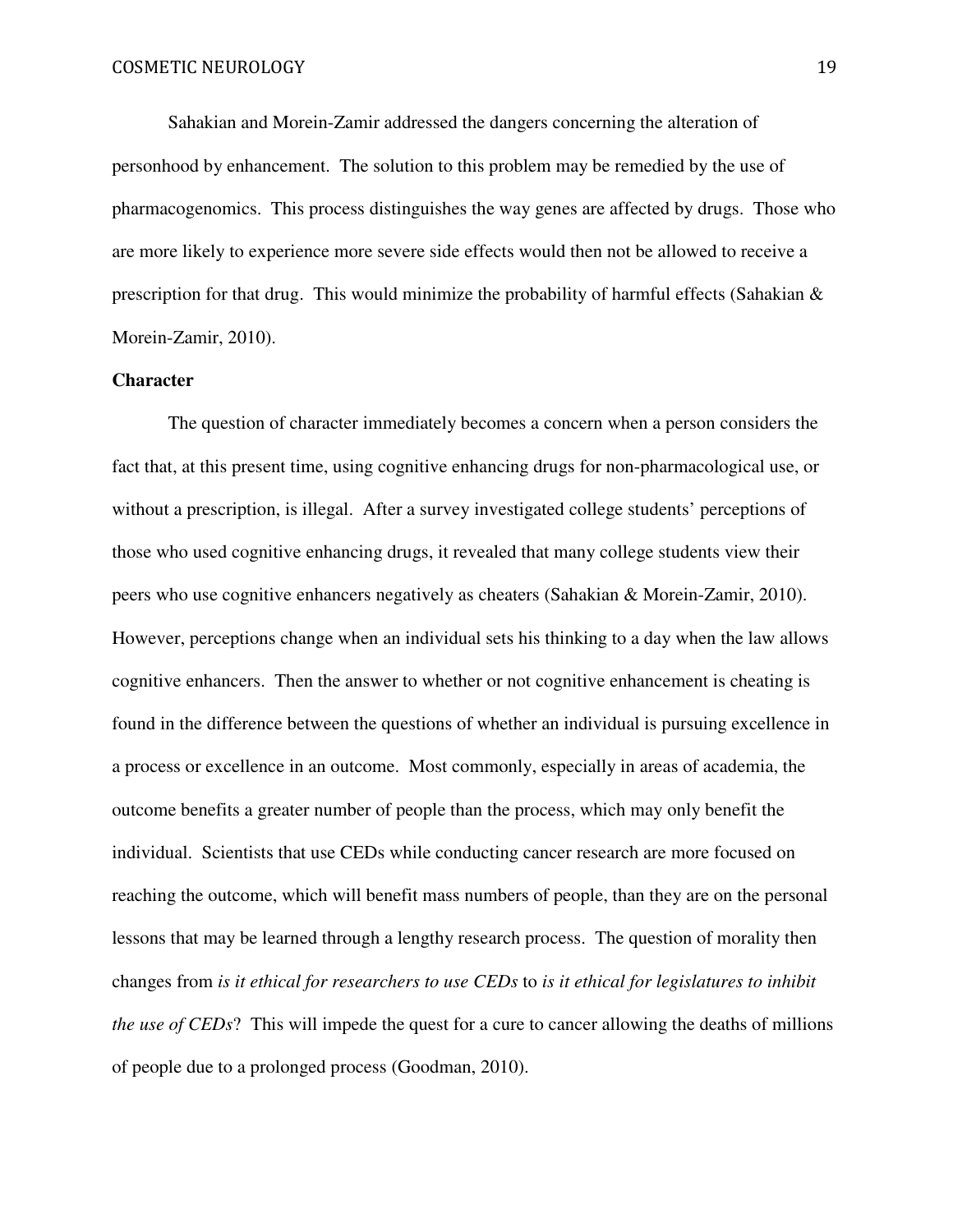It is also believed that with the wide spread use of cognitive enhancers, people will lose the sense of self worth that comes along with hard work. Rob Goodman stated that enhancers change improvement from active to passive as it no longer requires discipline and hard work, but it merely occurs (Goodman, 2010). According to this belief, there would be no motivation to challenge oneself because there would be a pill that could be taken instead (Sahakian & Morein-Zamir, 2011). However, cognitive enhancement will not eliminate motivation. It will instead raise the standard and motivate people to do more and work harder. In his book, *Enough,* McKibben (2004) addressed issues with bioethics, and questioned whether or not there is an end state that will ever be enough.

Many advocate that there may be exemptions for certain groups of people, such as surgeons and soldiers, allowing them to use cognitive enhancers legally and ethically. However, Goodman argued then that those who participate in the realms of art or philosophy should also be granted exemptions. In these fields it is the end state, the painting or theory, that people care about, not the process by which one achieves this product (Goodman, 2010). Chatterjee, with a forward thinking business mind, believed that in a world of enhancement, there would be fewer artists and more accountants (Armstrong, 2010). Goodman supposed that artists would also be enlightened and reach greater potential in their creative endeavors, which is contrary to Chatterjee's theory (Goodman, 2010).

Another argument regarding the character of those who use CEDs is that there will be no distinction between true accomplishments and false accomplishments (Goodman, 2010). Judy Illes (2006), associate at Stanford Center for Biomedical Ethics and Department of Radiology, and Stephanie Bird, associate at Massachusetts Institute of Technology, reported that cognitive enhancement causes more dispute over validity than any other area of neuroscience. People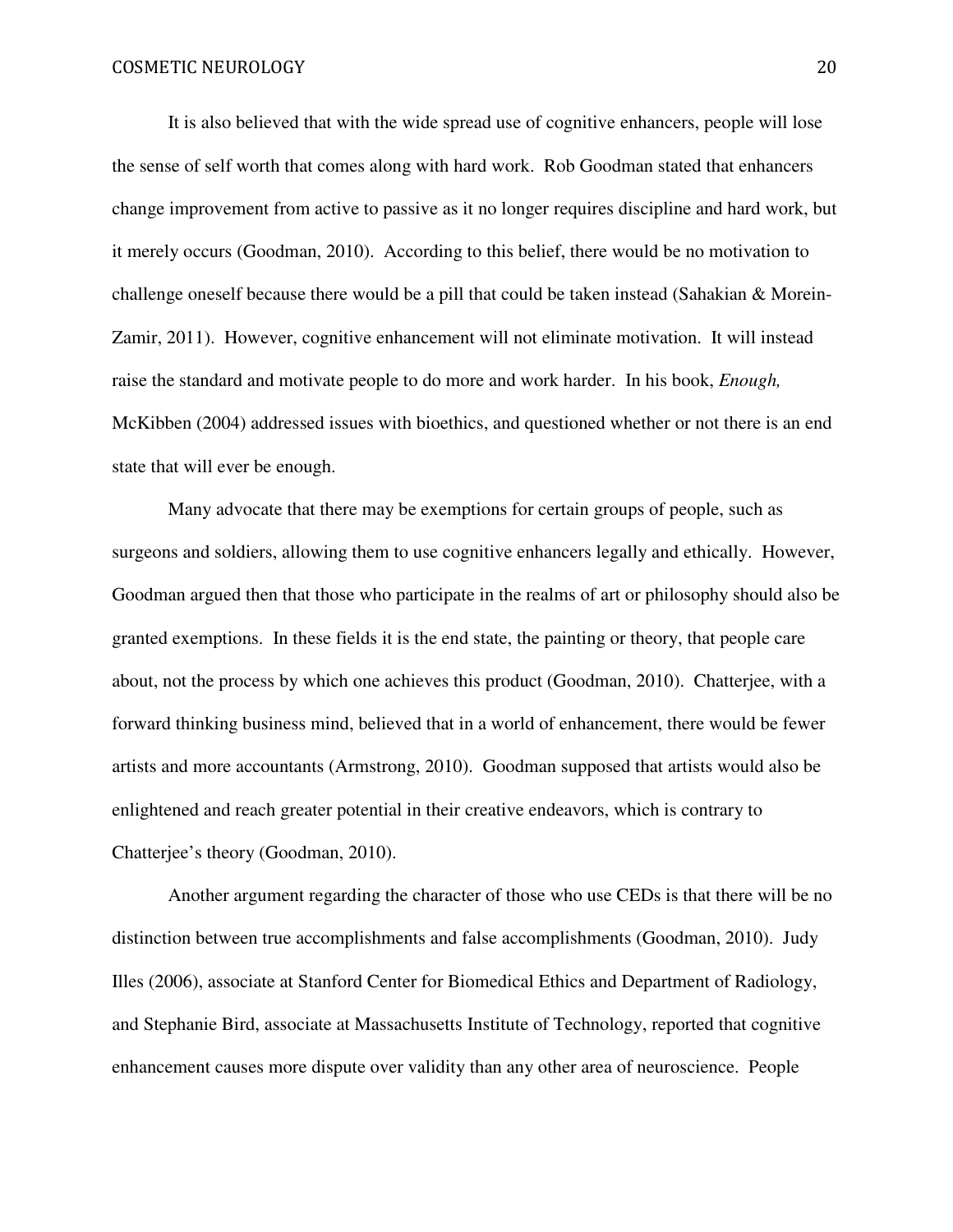should not be able to take credit for accomplishments that were not completely done in their own strength. People in this school of thought believe that surgeons who may perform operations under the influence of cognitive enhancers should be mandated to make that known to the public. Goodman argued this point from the perspective of influence. He said that nobody is free from influence, and nobody can take full credit for their accomplishments whether they are under the influence of cognitive enhancers or not. He shared that this may even lead to a greater good. With the question of credit becoming less distinctive, people will judge accomplishments solely on their quality and no longer on who or what may have influenced it (Goodman, 2010).

### **Coercion**

Coercion is an immense ethical concern when considering wide spread use of cognitive enhancers. Society has become so competitive that the pressure to excel and get ahead is both an internal stressor that people put on themselves as well as an external pressure that may be felt from people around them. Coercion from external forces may affect populations such as soldiers who are at war. They must stay vigilant in order to fight most effectively. However, the difference between a choice and an order becomes a gray area in these situations. It has also been suggested that airline pilots and surgeons who are required to focus intently for many hours could see a great benefit from the use of these drugs. There is some concern that this could become a stipulation for accepting a position in either of these fields (Chatterjee, 2004).

Coercion brings up ethical dilemmas in many professions. One of the most important discussions regarding this issue is among those in the Department of Defense in the United States military. Marten Meijer (2007), Human Factors and Medicine Panel Executive for the NATO Research and Technology Organisation, posed four important questions that must be asked while considering the ethical use of cognitive enhancers by those in the military and they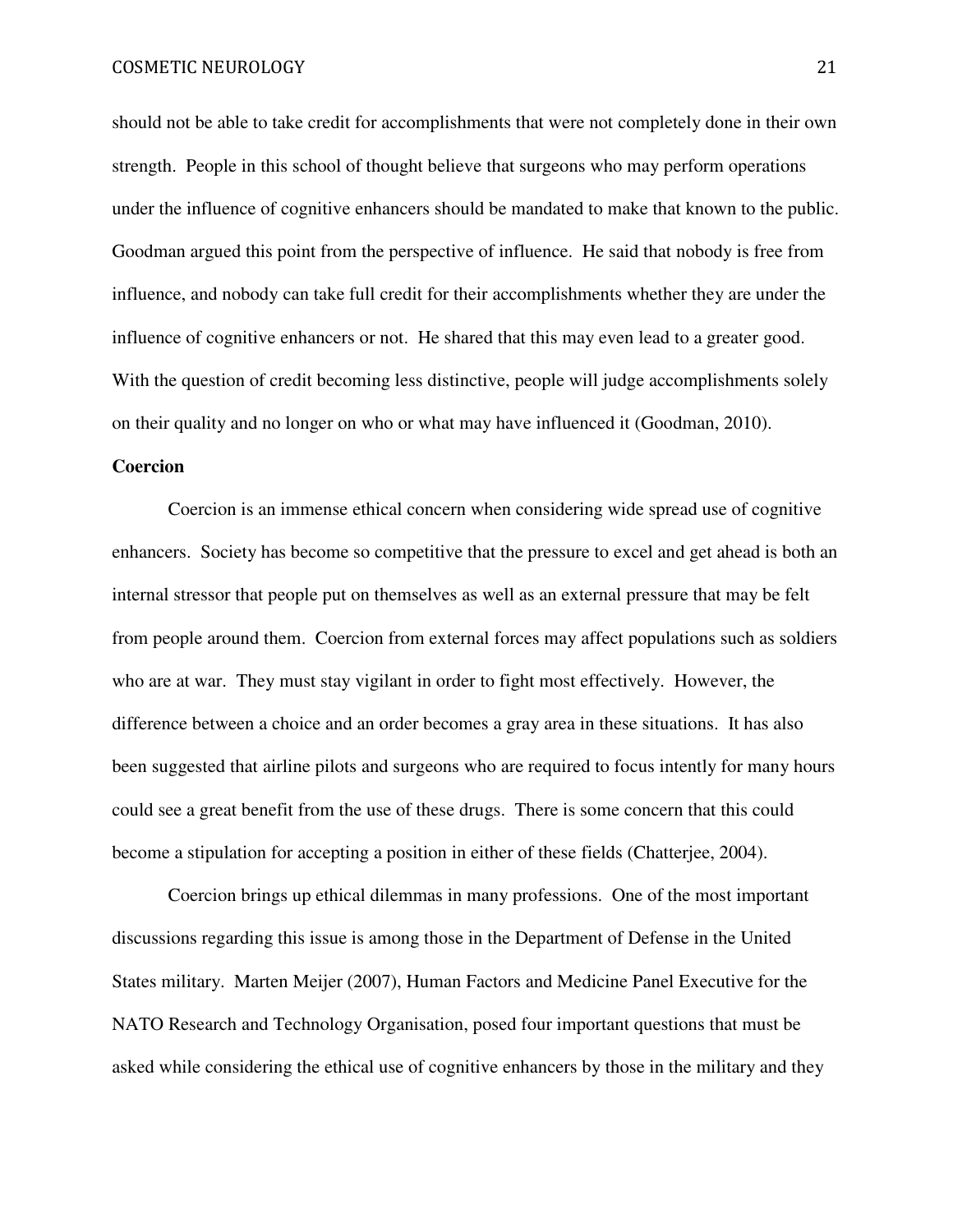were: "Is the use truly voluntary? Is the medication safe for use in this individual in his operational environment? Is the use of the medication consistent with its dosage and pharmacological function? Have non-pharmacologic alternatives fully been utilized?", (p. B131). He gave various scenarios in which these questions were applied and the ethically correct answer was that cognitive enhancers should be used. The most interesting scenario that he explained was if a military unit was surrounded by an attacking force and the surrounded troops could receive help for at least twenty-four hours, then it would be acceptable for the soldiers to take amphetamines to stay alert and awake to ward off the enemy. A scenario regarding this issue that is not hypothetical is that the night before the D-Day invasion, eleven million amphetamine tablets were given to Allied troops in what is known as the largest distribution of stimulants (Armstrong, 2010). It is important to keep the fundamental goal of the military in mind, which is to protect, defend, and use aggression when necessary (Meijer, 2007).

In order to generate the most combat power possible, it is important that soldiers train to their fullest capacity and prepare for the day when their lives and freedom depend on their level of combat power. Preparing for combat is not merely considered in terms of physical training, but a large portion of it is also obtaining as much information and knowledge as possible. In a military study done observing the correlation between sleep deprivation and cognitive function, it was found that after thirty- nine hours without sleep, soldiers showed significantly decreased vigilance that was able to be partially compensated by caffeine. Although cognitive enhancers may benefit soldiers in these specific instances in battle, long- term use or even use in training has not been supported. Furthermore, critics are concerned that cognitive enhancers will do more harm than good because soldiers will overestimate their abilities while taking the enhancers (Meijer, 2007).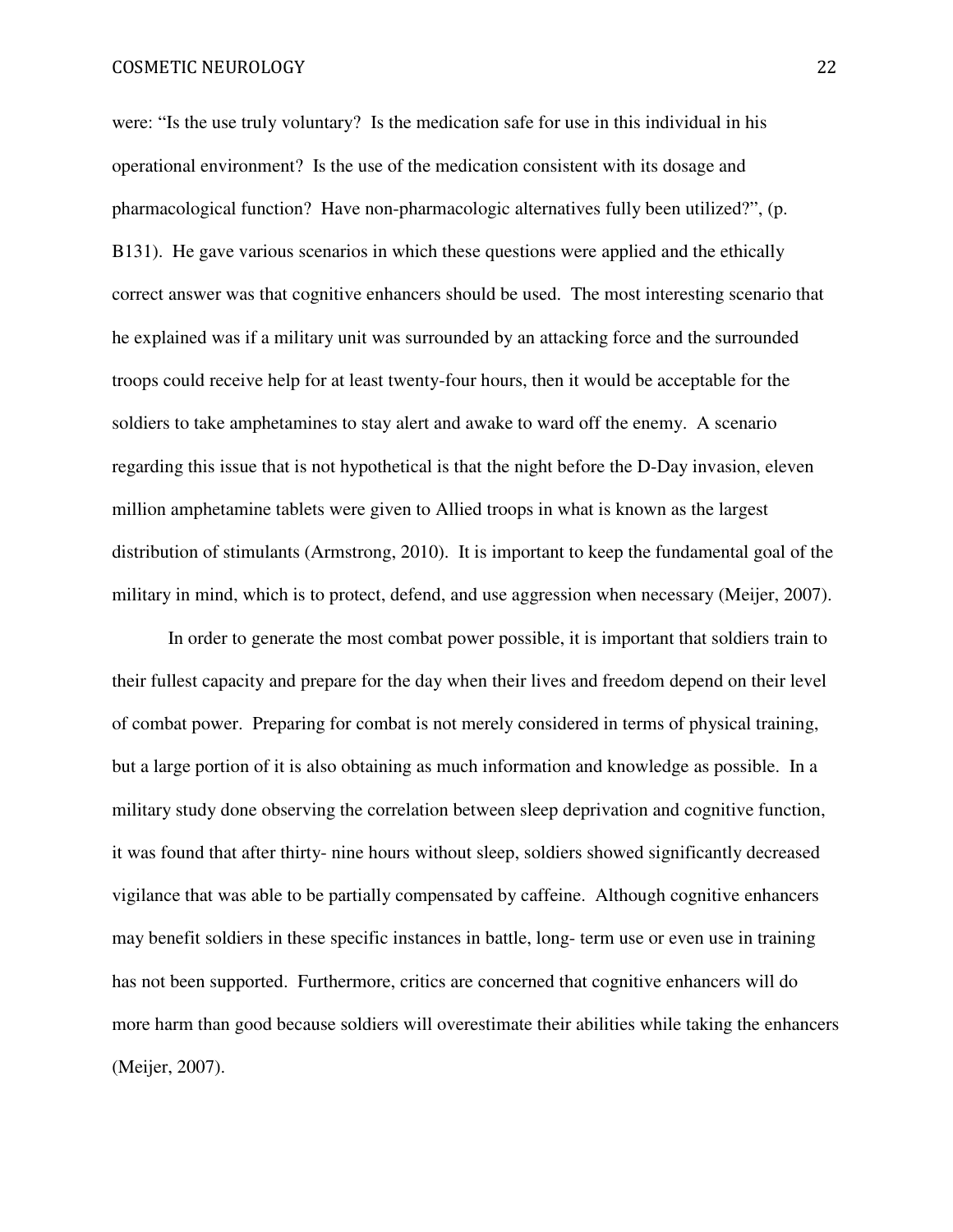Education has been referenced as the most basic form of cognitive enhancement. If schools and employers are allowed to require a certain educational level, would they also be allowed to require cognitive enhancement in the form of drugs before granting acceptance or offering a position? The United States military already has the power to order soldiers to take enhancers such as amphetamine and modafinil legally. Henry Greely and his colleagues of Stanford Law School asserted that policies to ban coercion should be implemented with limited exceptions to a few necessary professions. As the evidence concerning enhancers became more substantial over time, the legislation could lessen their regulations and allow general use. New laws do not need to be created, but current laws should be edited to include relevant issues, such as cognitive enhancers (Greely et al., 2008).

# **Justice**

Justice and equality are also of great ethical concern pertaining to cosmetic neurology. There are concerns that those who already have high cognitive functional capabilities will increase exponentially, while those with lower cognitive capabilities will only reach the standard of today. Furthermore, due to the expense of these cognitive enhancing drugs, they could cause an even greater disparity between the rich and the poor. As people who can afford these drugs acquire a higher learning capacity, attain increased wakefulness, and become more productive, they will find more ways to make money (Sahakian & Morein-Zamir, 2010).

Many people have argued against those who purport inequality and suggested that many studies have shown that people with lower cognitive abilities receive greater benefit from cognitive enhancement than people with higher cognitive function. Drugs cannot be categorized under the umbrella of cognitive enhancement, but each drug's efficacy should be tested for individual tasks. Bromocriptine, for example, has been found to increase executive function in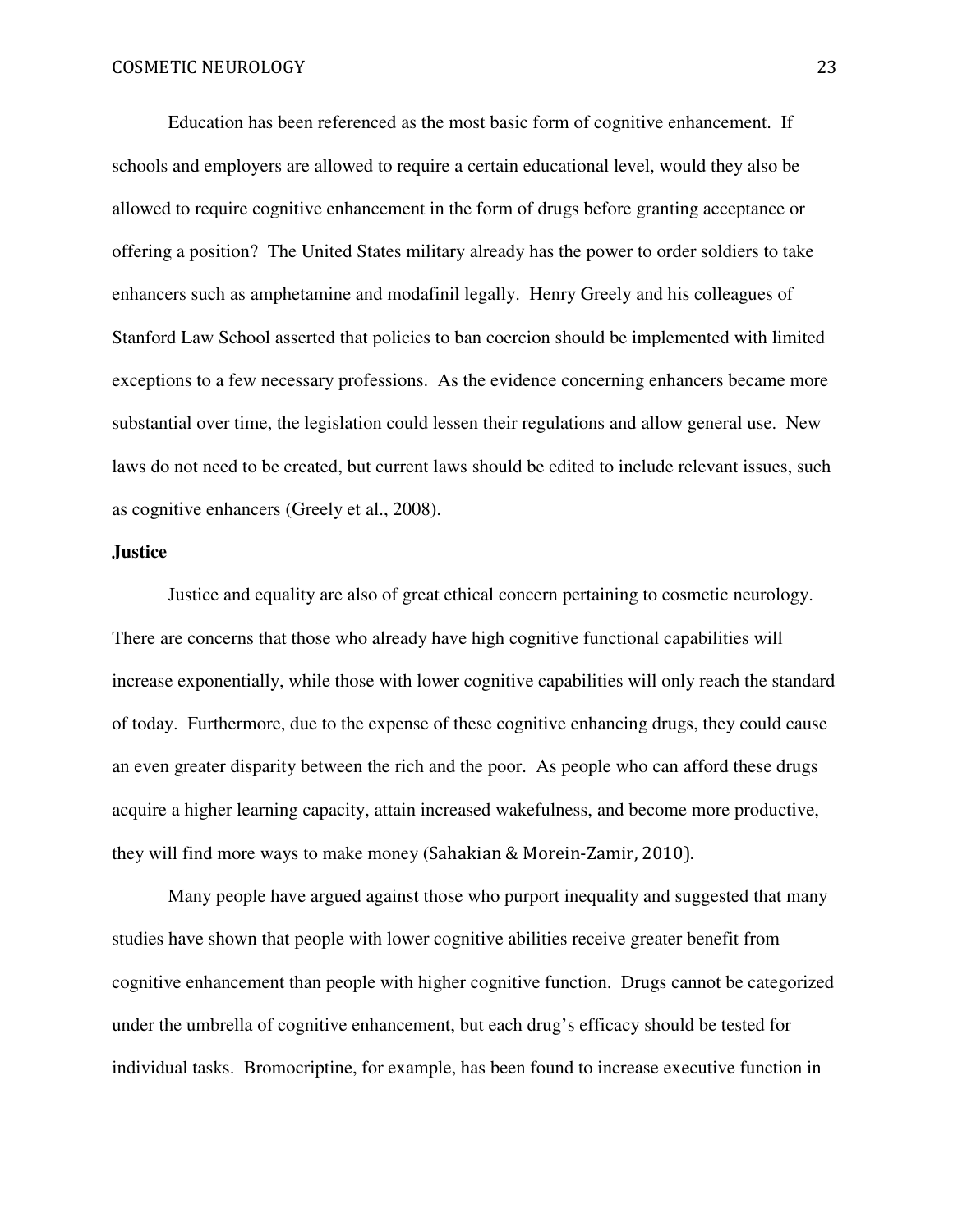those with low working memory capacities, but it actually decreases executive function in those with high working memory capacities (Farah et al., 2004). Many people do not believe that inequality is a good enough reason to halt the progression of cognitive enhancement due to the fact that so many other aspects of society are distributed in unequal increments already (Turner & Sahakian, 2006).

John Harris (2011), professor of Bioethics at the University of Manchester, also shared that inequality is not an issue to be concerned with in this matter. He pointed out that candles were an early enhancement that had serious social implications. During this time, people worked and socialized while it was still daylight, and they went to bed when it got dark. After the creation of candles, people who could afford them were able to work through the night. They could also work all day, and socialize at night if they chose. Candlelight expanded people's abilities to the extent that they could afford candles, which was undoubtedly unequal when they were first introduced. This also introduced a sense of coercion as it initiated pressure on people who had worked all day to come home and read through the night because they now had the ability. Over time, candles were made to be more affordable and widely distributed, and a general expectation of working hours was established. Rather than outlawing candle use, the problems were solved with regulation and ensuring equality (Harris, 2011).

 Some researchers and ethicists have even become concerned with thoughts of homogeneity due to cognitive enhancement. Modern day society is used to functioning on an unequal plane, and cognitive enhancers could result in a greater level of social equality. American society, as well as much of the world, is driven by competition and the need to get ahead. While there may be technological advances that lessen various societal disparities, nothing will ever remove them (Sahakian & Morein-Zamir, 2010).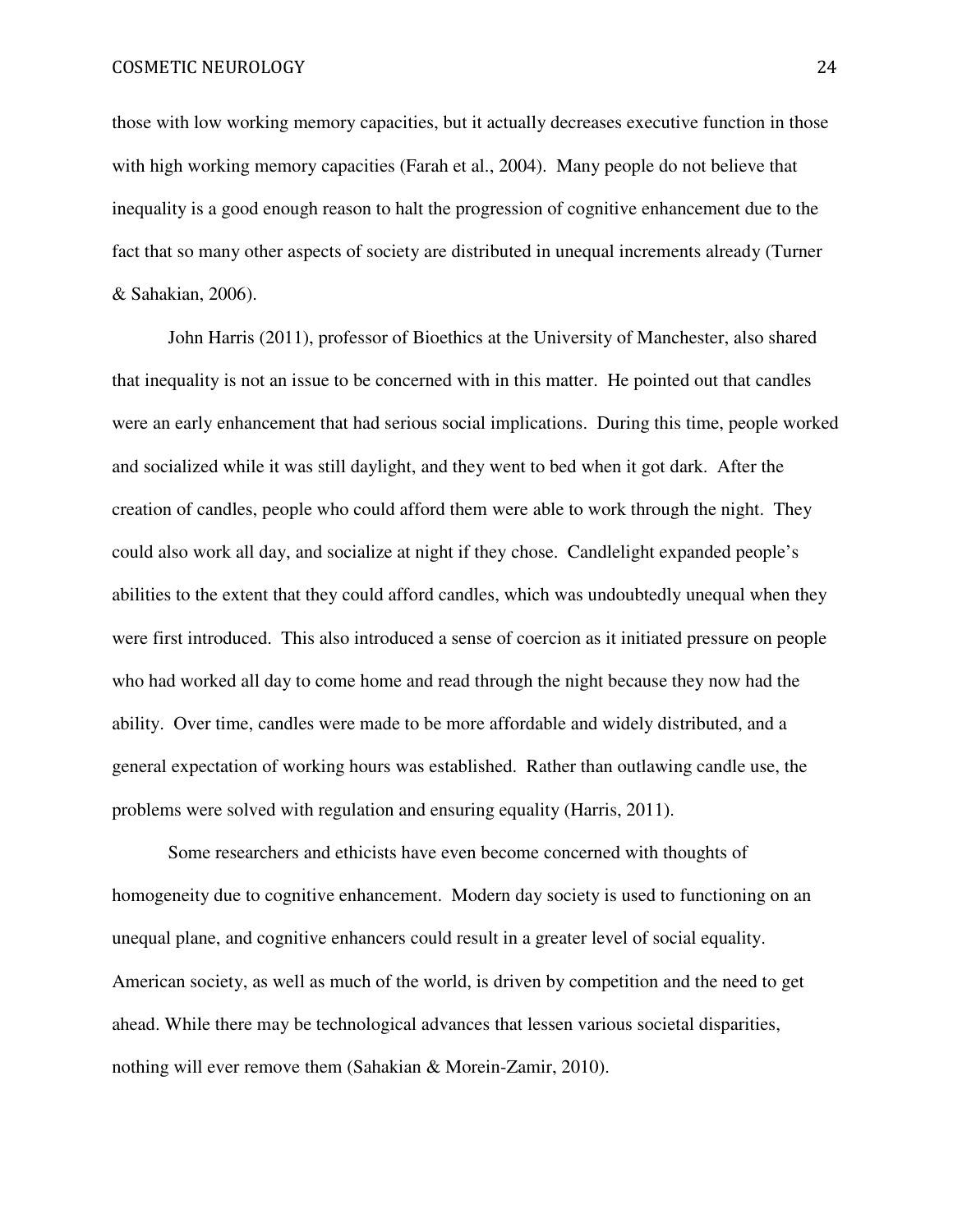# **Addiction**

Frank Pasquale addressed the issue of addiction in regard to cognitive enhancers. He pointed out that addiction must be distinguished from virtuous commitment. He gave the examples that cocaine users are addicted to cocaine, but people who exercise regularly have made a virtuous commitment to exercise in order to experience well being. With the rise of cognitive enhancement he believes that the distinction between these two traits will be blurred. People will not be addicted to taking these cognitive enhancing drugs, but they will be virtuously committed to taking them everyday to perform consistently at their highest capability (Pasquale, 2010)

Researchers still do not know the long-term effects of cognitive enhancing drugs (CEDs), and therefore users should consciously be vigilant of signs of addiction and other effects. In order to ethically use CEDs, there must be constant evaluation of their effects, both negative and positive. Goodman (2010) believed that the use of CEDs is under reported).

# **Human Dignity**

Before one can even take into account the ethics behind cosmetic neurology, he or she must consider the foundation upon which all bioethics are based. The concept that must always be kept in mind is the issue of human dignity. Dignity is a Latin term that translates as "worthiness for honor and esteem" (Schulman, 2008, p. 6). Humans are beings that deserve respect, not merely clusters of cells that are at the hand of researchers to do whatever they would in the name of science. Humanity differs from other creatures, and even ancient philosophers such as Immanuel Kant believed that dignity is the innate value of people that no other creatures possess due to the property of autonomy. Under his terms for dignity, an individual may not use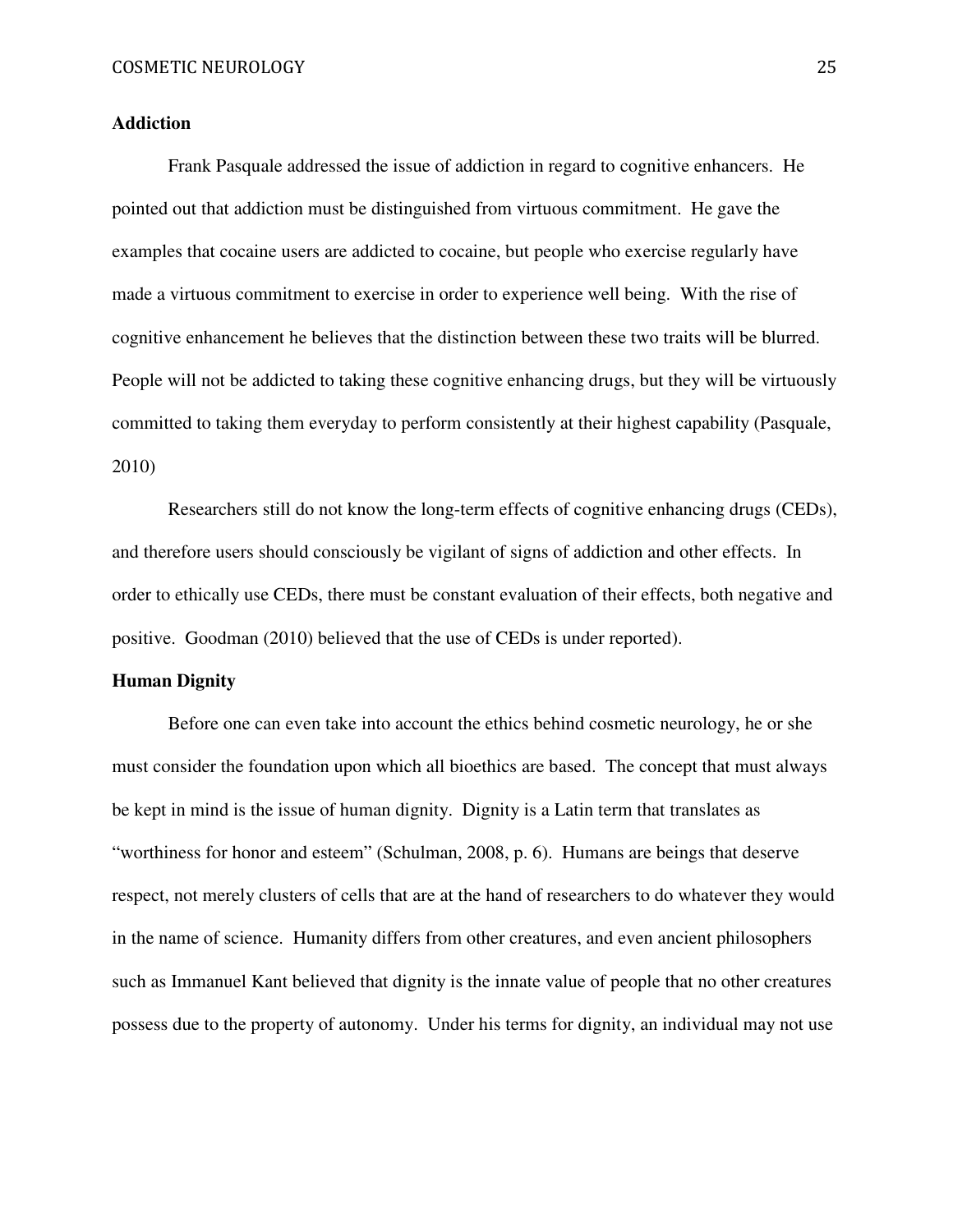another to accomplish his or her own end, which he referred to as instrumentalization of human subjects (Kant, 1916). By this, he was a proponent of rational autonomy (Schulman, 2008).

Autonomy is a fundamental human right that should never be discounted or taken for granted. Turner and Sahakian argued that people often discount others' abilities to use sound judgment based on knowledge (Turner & Sahakian, 2006). It is important to note that even when cognitive enhancement does become possible and readily available, not everyone will want it. Most would agree that humans are creatures of free will, and although many people in today's society are driven by a desire to compete and outperform, there are those who are not. This is especially evident in those who measure virtue, not by comparing one's goodness to another, but in those who see virtue as a measure against a certain level of decency (Kass, 2008).

The concept of personhood has been challenged by the ideology of cosmetic neurology. Martha Farah and her colleagues observed that three primary aspects that make up personhood are essentially health, the ability to be productive, and finding worth in human life despite its flaws. They stated that these ethical dilemmas are not black and white with a right and wrong answer. Most decisions are right from one perspective and wrong from another (Farah et al., 2004).

The United Nations Educational Scientific and Cultural Organization (UNESCO) was established on November 16, 1945, and it was immediately ratified by twenty countries, including the United States. This was just after the end of World War II, and the organization was created in an effort to bring countries together and promote peace. UNESCO now has 195 member states. Their intention of bringing unity and peace is with the purpose to establish justice and equality of human rights for everybody in the world (UNESCO, Article I).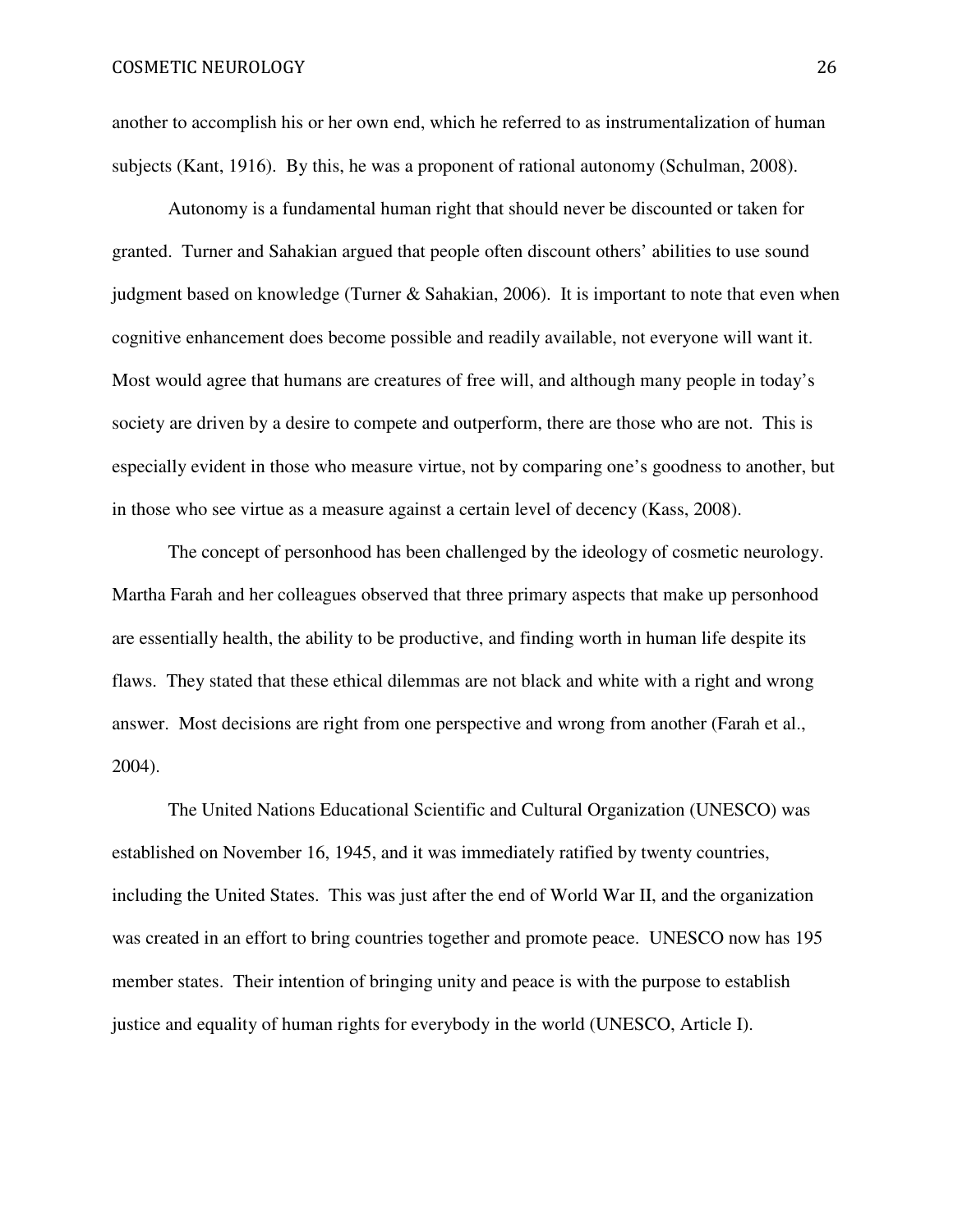With the growing controversy about the relation of neuroscience to ethics and human dignity, UNESCO released a Universal Declaration on Bioethics and Human Rights in 2005. In this document they addressed the freedom that science and research have and the benefits that they have and have yet to bring about. However, they also emphasized that the primary goal, even when benefiting an individual, should always be to promote the wellbeing of humanity as a whole (Universal Declaration).

The aim of this declaration is not to set up policies for researchers around the world to follow, but rather, it seeks to establish a global framework by which each individual member state can create policies under the constructs of Article 2 of the Declaration. The purpose also falls under the umbrella of raising further awareness for human rights around the world, regardless of various conflicting cultures. UNESCO combated the apprehensions associated with homogeneity by highlighting their belief in respecting diversity (Universal Declaration-Article 12).

Other people do not accept ideas of cognitive enhancement because they consider it to be, "man playing God" (Kass, 2003, p. 287). They take what they believe to be the humble approach, and judge researchers as arrogant for even thinking that they can improve the Creator's handiwork. If this were applied to cognitive enhancement, it could then be applied to all forms of medicine. In seeking enhancement, humanity is not despising its current state, but finding ways to use their gift of knowledge in order to function at an even greater degree (Kass, 2003).

As much as people would like to keep religion separate from every aspect of life, it is an integral part of every person's ethical basis. Each religious system, whether it be Christianity or not, takes some position on human dignity directly or indirectly. The Judeo-Christian worldview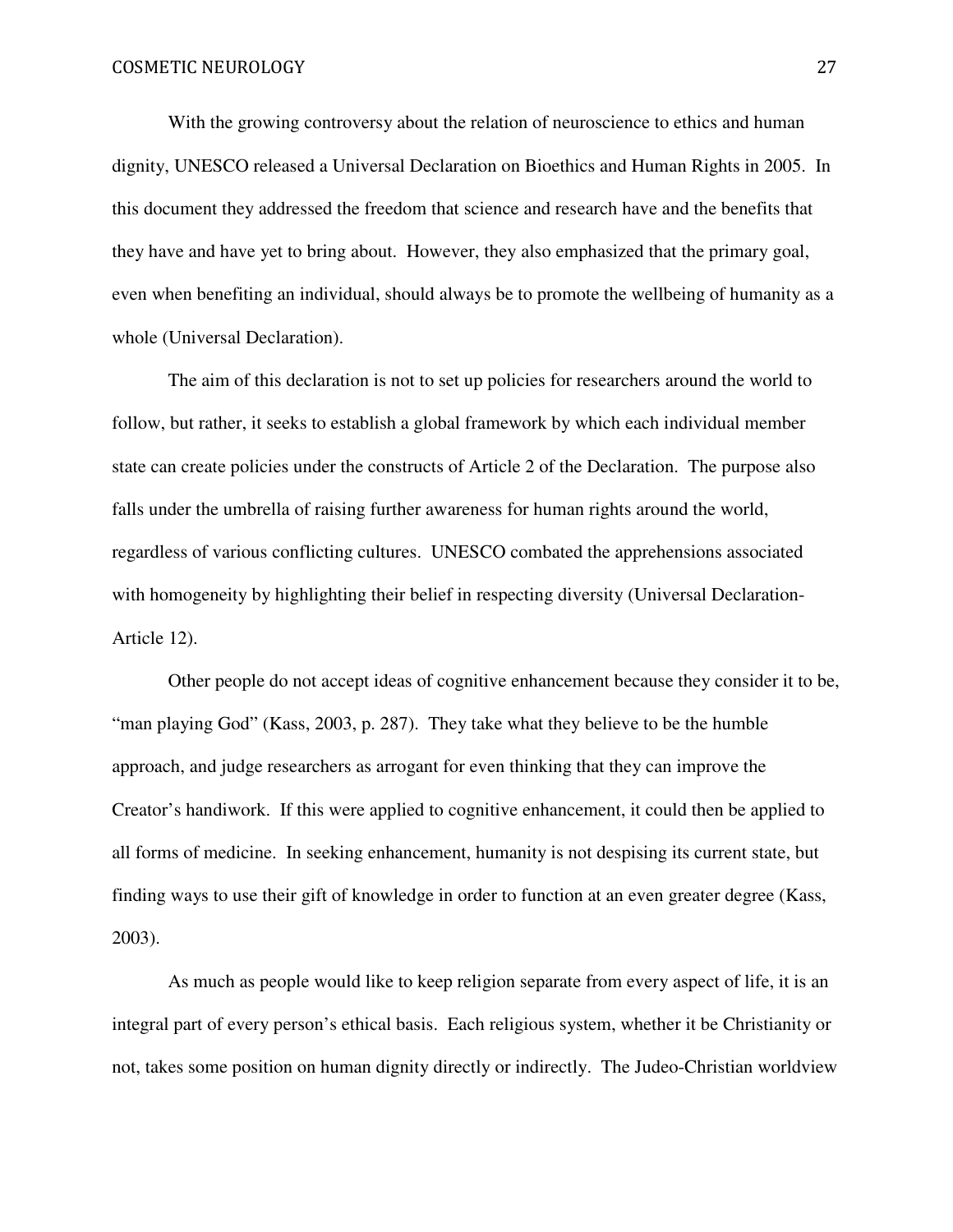has taken the position that man is created in the Imago Dei or "image of God", and therefore they are the highest created beings on the earth. However, this is not to say that mankind does not possess a sinful nature. Human dignity is at the center of the balance between being made in the likeness of God with intelligence and creativity and using any means necessary in order to become more like God (Illes & Bird, 2006, p. 514).

#### **Conclusion**

Cosmetic neurology is the next step to allow this rapidly increasing world to move even faster. While there are still some issues that need to be addressed, scientists and neurologists such as Dr. Anjan Chatterjee are making great strides to turn this seemingly utopic idea into a reality. Philosophers and ethicists have also become involved as this is a matter that could potentially alter the way the world functions, and there may be negative repercussions along with the positive effects. Since cosmetic neurology is an optional enhancement rather than a therapy, there is no need to incur negative effects. As scientists, ethicists, and lawmakers continue to work together, cosmetic neurology draws closer to becoming a practice rather than a discussion.

The objective of the investigative research was to determine what percentage of students know other students that are abusing ADHD medication (taking it without a prescription, in larger doses, or more frequently than prescribed), what those who abused ADHD medication expected the results to be, and what results they actually saw. The survey also inspected the students' perception on advantages to taking ADHD medication, and their perception of themselves both academically and socially. The researcher's hypothesis was that non-Liberty students would have a significantly higher incidence of knowing students involved with ADHD medication abuse, and those who abused ADHD medication expected and saw increased concentration while doing schoolwork.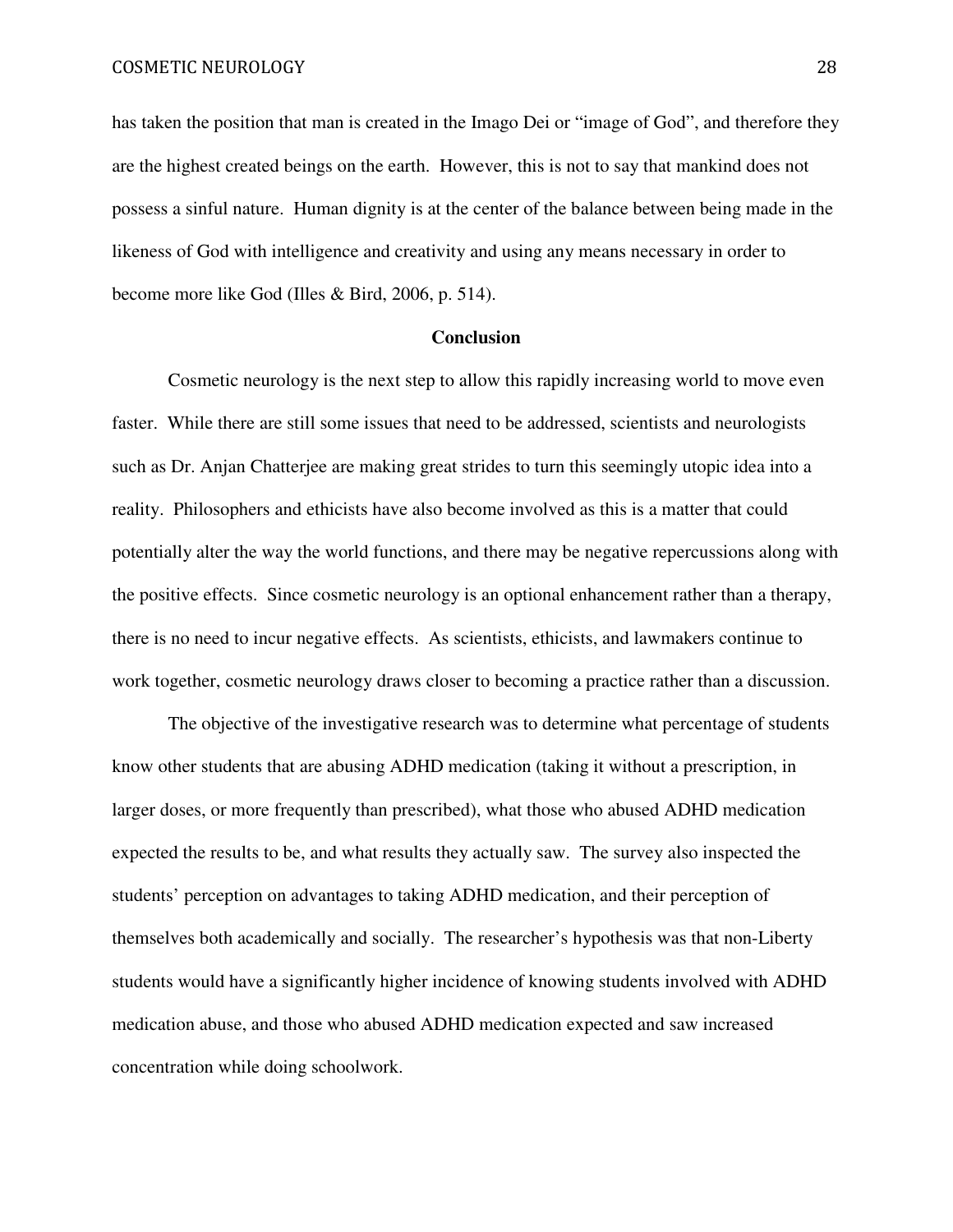## **Method**

# **Participants**

In the fall of 2011, a convenience, snowball sample of undergraduate and graduate students that the researcher had e-mail contact with were asked to participate in the anonymous web-based survey and send the e-mail with the participation request to other undergraduate and post- graduate students. There were 82 students who consented to participate in the survey; 71% were female. There were 76 students who indicated which college or university they attend, and 53% were Liberty University students whereas 47% were not. There were 18 of the 82 students that answered who said they lived on their college campus. The average GPA of the participants was 3.46.

# **Instruments**

This was a web-based survey in order to maintain anonymity. It was modeled after a survey that was used by a group of experts who then published the method and results in the *Journal of Attention* (Rabiner et al., 2009). I received permission to use the survey, and it was emailed to me from one of the co-authors. The first questions were about demographic information, the second questions assessed the diagnosis of ADHD, the use and type of ADHD medications, as well as the misuse of ADHD medication. The third set of questions assessed the motives for taking these medications using a rating scale of 1 (never) to 5 (always). The fourth set of questions assessed the perceived effects after taking the medication using the same scale, and also asked participants to rate the overall effect as 1 (very negative) to 5 (very positive). The fifth set of questions assessed the perceived side effects that the person experienced. The sixth set of questions assessed the ADHD symptoms that the patient reports experiencing by having him or her rate his or her level of agreement with various statements. The survey then addressed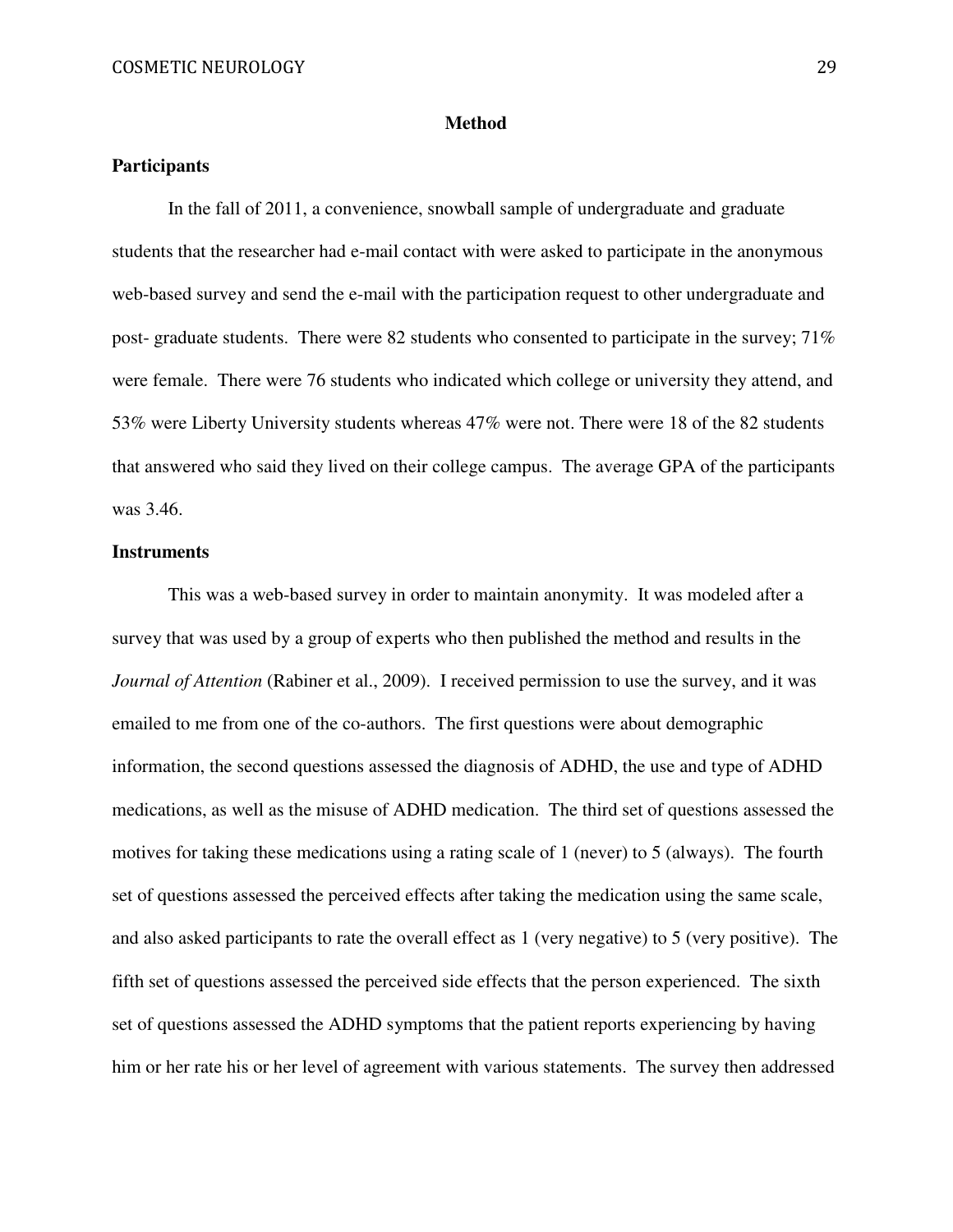the number of students the participant is aware of that take ADHD medication without a prescription, the various ways they obtain these drugs, if they experienced any negative effects, and whether there is a perceived academic advantage. Alcohol, tobacco, and illicit and prescription drug use were questioned after that. Various risk-taking behaviors were addressed as well as the participant's perception of his or her own task completion and attentiveness for various academic behaviors. Then various questions were asked about the participant's perception of his or her social life. Lastly, participants were asked about their personality traits. All together, there were 173 questions that could be asked, but participants were directed to various questions in the survey depending on the answers they gave to certain questions.

# **Procedure**

The anonymous web-based survey was sent as a link in an email to 247 people that the researcher knew in various universities in the United States. These people were then asked to send it to people that they knew in various universities. The first question in the survey regarded their agreement to participate in the survey after reading the informed consent page, which included information about the type of questions that would be asked, the purpose of the survey, and the guarantee of maintaining confidentiality. If they answered yes, they would continue on to the survey, and if they answered no, it would take them to the final page thanking them for their time. The participants were not compensated for participation in any way. The data collection period took place between November 27, 2011 and December 6, 2011, and 82 students responded during this time. The data collector was based at Liberty University, however all of the data collection was done online.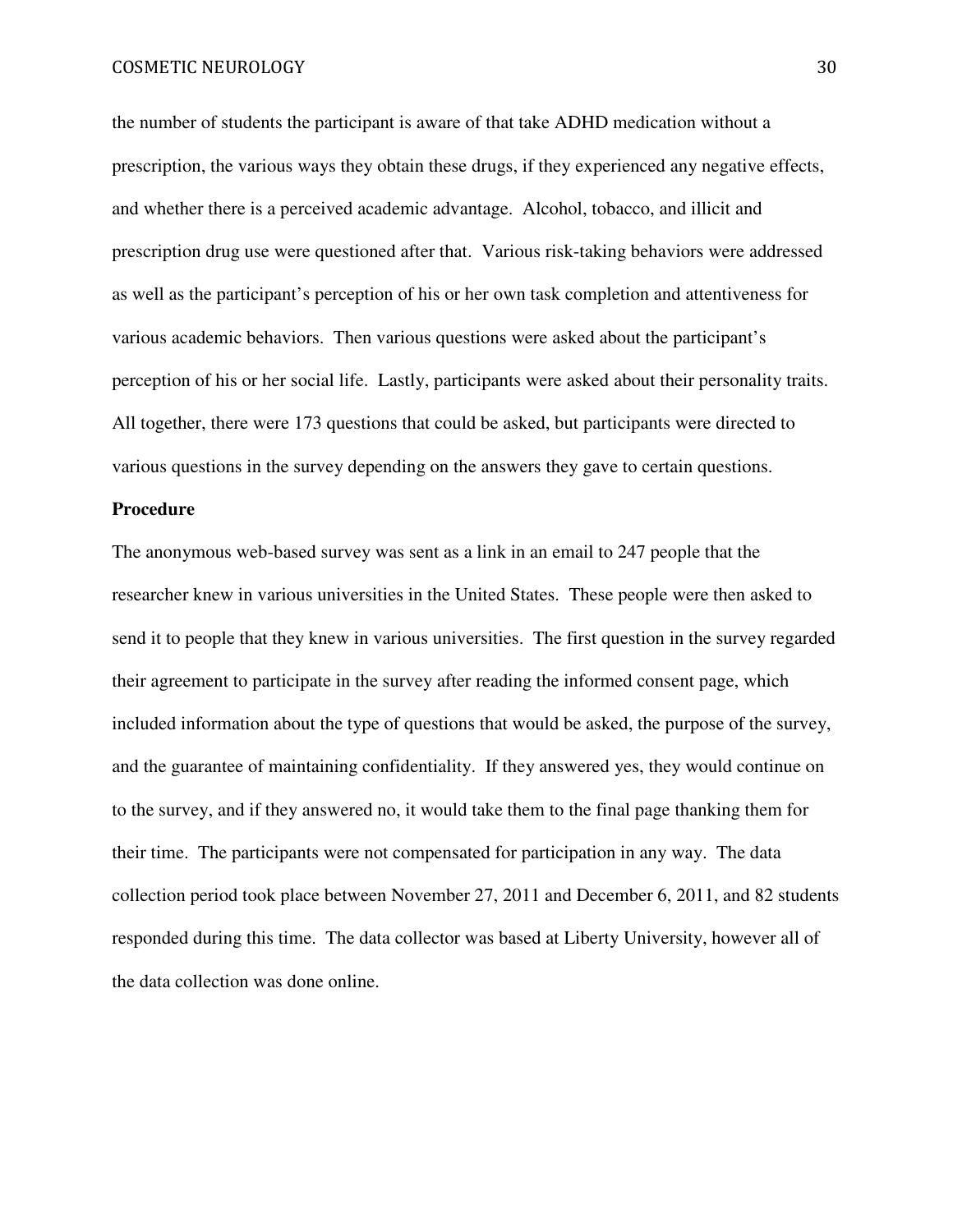#### **Results**

 The survey showed that 14% of the students who participated had taken a prescribed dose of ADHD medication in the past six months, and that 62% of those students have abused ADHD medication (taking a larger dose, taking it more often, or taking someone else's). Of the sixty-five people who answered the question, 12% reported that they had abused ADHD medication at some point within the last six months to concentrate better while studying. This was the most common reason for abusing ADHD medication, and it was also tied with better concentration in class as the most noticed effect for 15% of the sixty-three people that answered these two questions. While there were some minor side effects reported, 0% of students reported any negative side effects that resulted in them seeing a doctor or visiting the Emergency Department. While only 22% of students stated that they felt having a prescription for ADHD medication gives a student an academic advantage over other students, 56% answered that students who took ADHD medication without a prescription had an academic advantage. The study showed that of the students who answered the question and attend Liberty University, 58% know students who have abused ADHD medication. However 68% of students at the other fouryear universities who answered the question stated that they knew people who abuse ADHD medication. Furthermore, 17% of the Liberty University students who responded to the survey had been diagnosed with ADHD, but only 11% of students who went to other four-vear universities had been diagnosed with ADHD.

#### **Discussion**

This data collection process was helpful in assessing the use and perceptions of ADHD medications in college students. This survey contributed to the research showing that nonmedical use of ADHD medication is frequently occurring on college campuses across the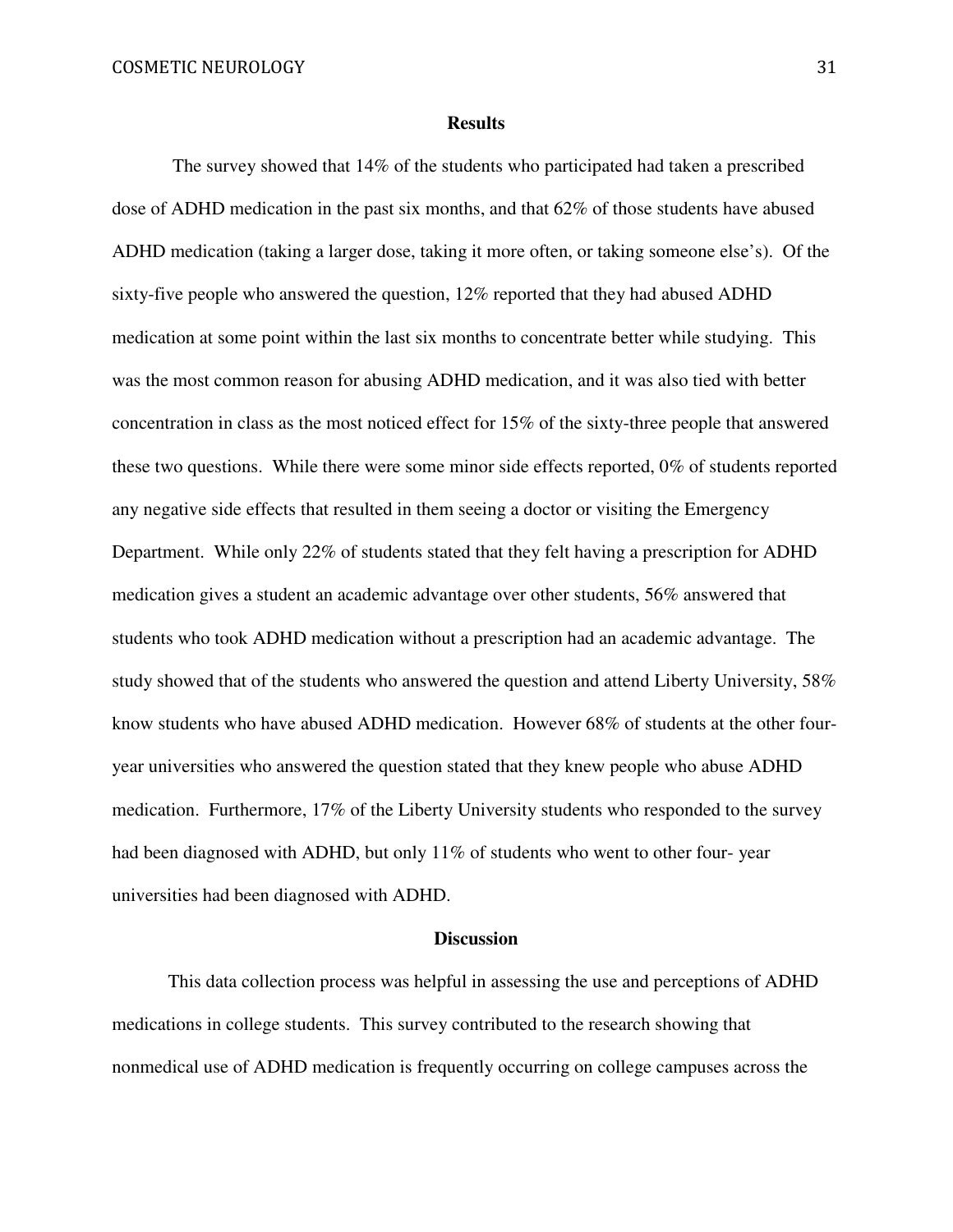country. This survey also used a different sample of college students than the original survey utilized. Dr. Rabiner reported that a national study of 119 colleges showed that 10% of colleges had incidence rates of 10% or higher. This survey showed that 61% of the students who participated know students at their school who use ADHD medication for nonmedical purposes. At Liberty University, a Christian university, 58% of the students who participated in the survey reported knowing students who misused ADHD medications. The 12% of students who reported that their motive for abusing ADHD medication was to concentrate better while studying correlated with the research findings of other surveys about nonmedical use of ADHD which found that the most frequent motive was to enhance the ability to study. The survey also contributed to the research that the negative effects of nonmedical use of ADHD medication rarely leads to an emergency room visit. Of the 62 students who answered the question, 0% reported visiting the emergency room as a result of abusing ADHD medication. Another survey also reported that in a sample of over 3,000 students, only one reported visiting the emergency room as a result of abusing ADHD medication. The means by which students are obtaining these medications is also a problem. The survey showed that 84% of students who know students that abuse ADHD medication reported that the students abusing the ADHD medication had it given to them from someone who did not have a prescription. This varies from other research showing that the most common way for students to acquire ADHD medication was for a student with a prescription to give it to them. However, the survey did report that a high number of students attained ADHD medication from students with a prescription who gave it to them. Of the students who know other students who abuse ADHD medication, 67% reported that those students receive it from students who do have a prescription (Rabiner et al., 2009).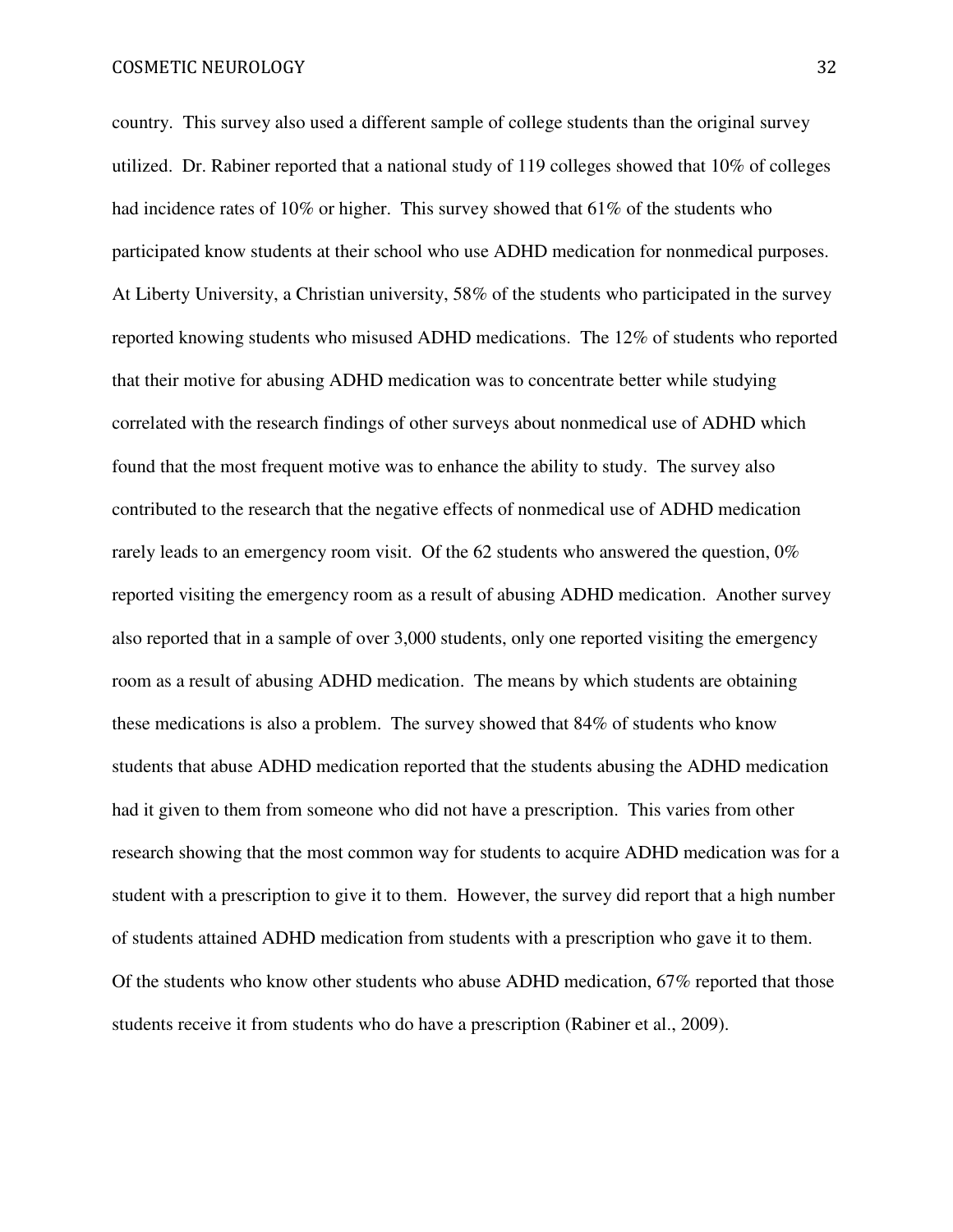# **Limitations**

There were many factors to this study that separate it from other research. The author did not provide the survey in its entirety. He sent me the questions, but the answer choices were not displayed, and several questions had to be changed. Due to this fact, the validity and reliability of the survey changed, and I was unable to attain this information for my survey. Although it was conducted among students across the country, the sample size was small at only 82. Of the 82, fewer people answered each question as the participants were able to skip questions they did not want to answer. Also, the survey was sent to people that the one conducting the survey had contact with and they sent it to other people that they knew.

# **Future Research**

In future research I would like to be more focused with more objective questions about ADHD abuse, awareness of ADHD abuse, and perceptions on future possibilities concerning the availability of cognitive enhancers. I would choose to include fewer ranges concerning the likelihood of agreement on motives and emotions concerning ADHD use. I would also like to track the total number of participants to whom the survey was sent.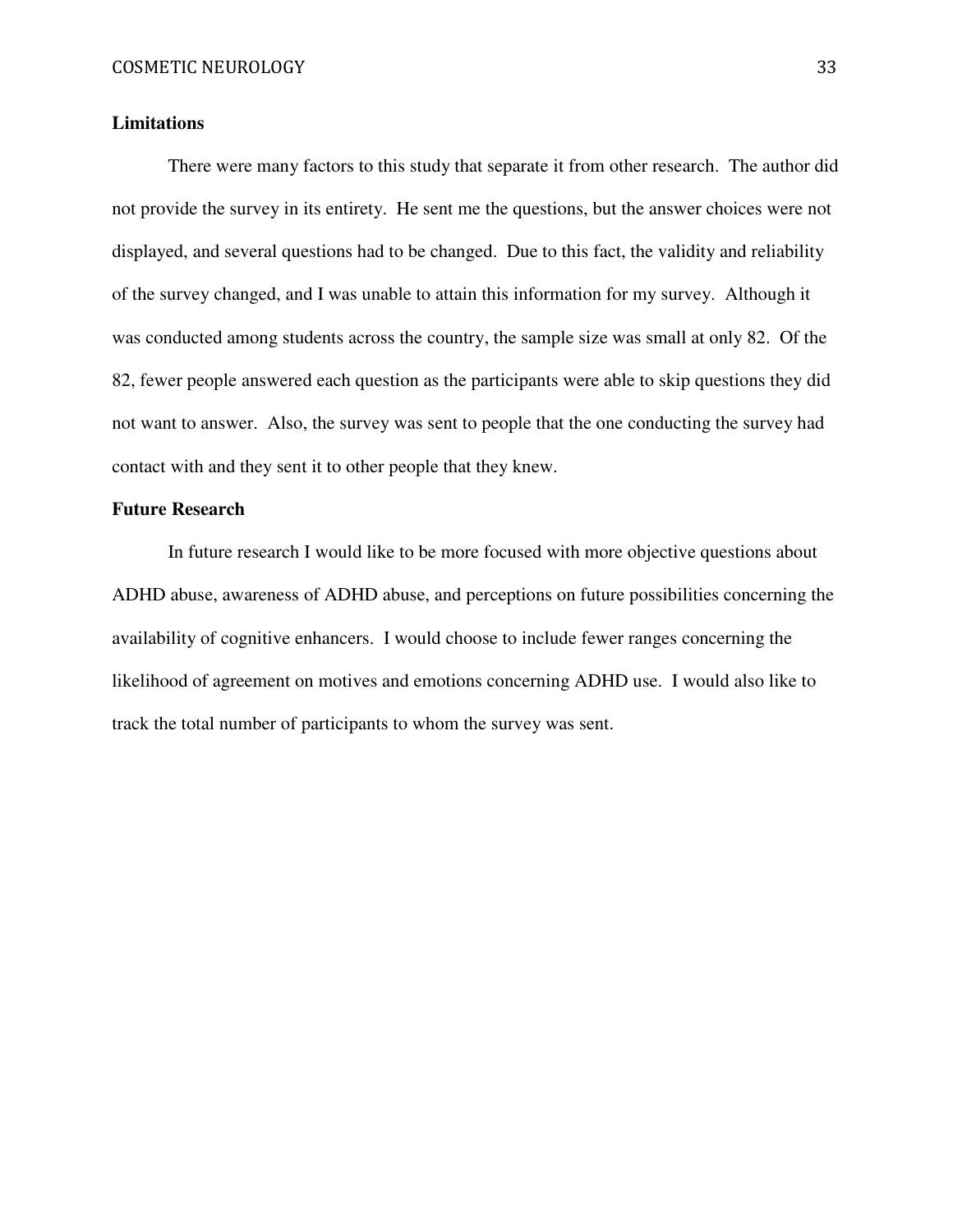#### References

- Armstrong, W. (2010, April). Brave neuro world. *Pharmaceutical Executive, 30*(4), 58-60,62,64. Retrieved from http://proquest.umi.com/pqdlink?did=2032561251&Fmt=7&clientId= 20655&RQT=309&VName=PQD
- Bostrum, N. (2009). Cognitive enhancement: Methods, ethics, regulatory challenges. *Science and Engineering Ethics*, *15*(3), 311-341. doi:10.1007/s11948-009-9142-5
- Chan, S., & Harris, J. (2006). Cognitive regeneration or enhancement: The ethical issues. *Regenerative Medicine*, *1*(3), 361-366. doi: 10.2217/17460751.1.3.361
- Chatterjee, A. A. (2004). Cosmetic neurology: The controversy over enhancing movement, mentation, and mood. *Neurology. 63* (6), 968-974.
- Chatterjee, A. A. (2006). The promise and predicament of cosmetic neurology. *Journal of Medical Ethics*. 110-113. doi:10.1136/ime.2005.013599
- Chatterjee, A. A. (2007). Cosmetic neurology and cosmetic surgery: Parallels, predictions, and challenges. *Cambridge Quarterly of Healthcare Ethics*, *16* (2), 129-137.
- De Vries, R. (2007). Who will guard the guardians of neuroscience? Firing the neuroethical imagination. *European Molecular Biology Organization Reports*, *8*(S1), S65-S69. doi: 10.1038/sj.embor.7401010
- Farah, M. J., Illes, J., Cook-Deegan, R., Gardner, H., et al. (2004). Neurocognitive enhancement: What can we do and what should we do? *Nature Reviews. Neuroscience*, *5*(5), 421-425. doi:10.1038/nrn1390
- Forlini, C.,& Racine, E. (2009). Disagreements with implications: Diverging discourses on the ethics of non-medical use of methylphenidate for performance enhancement. *BioMed Central Medical Ethics,* 10 (9), doi:10.1186/1472-6939-10-9.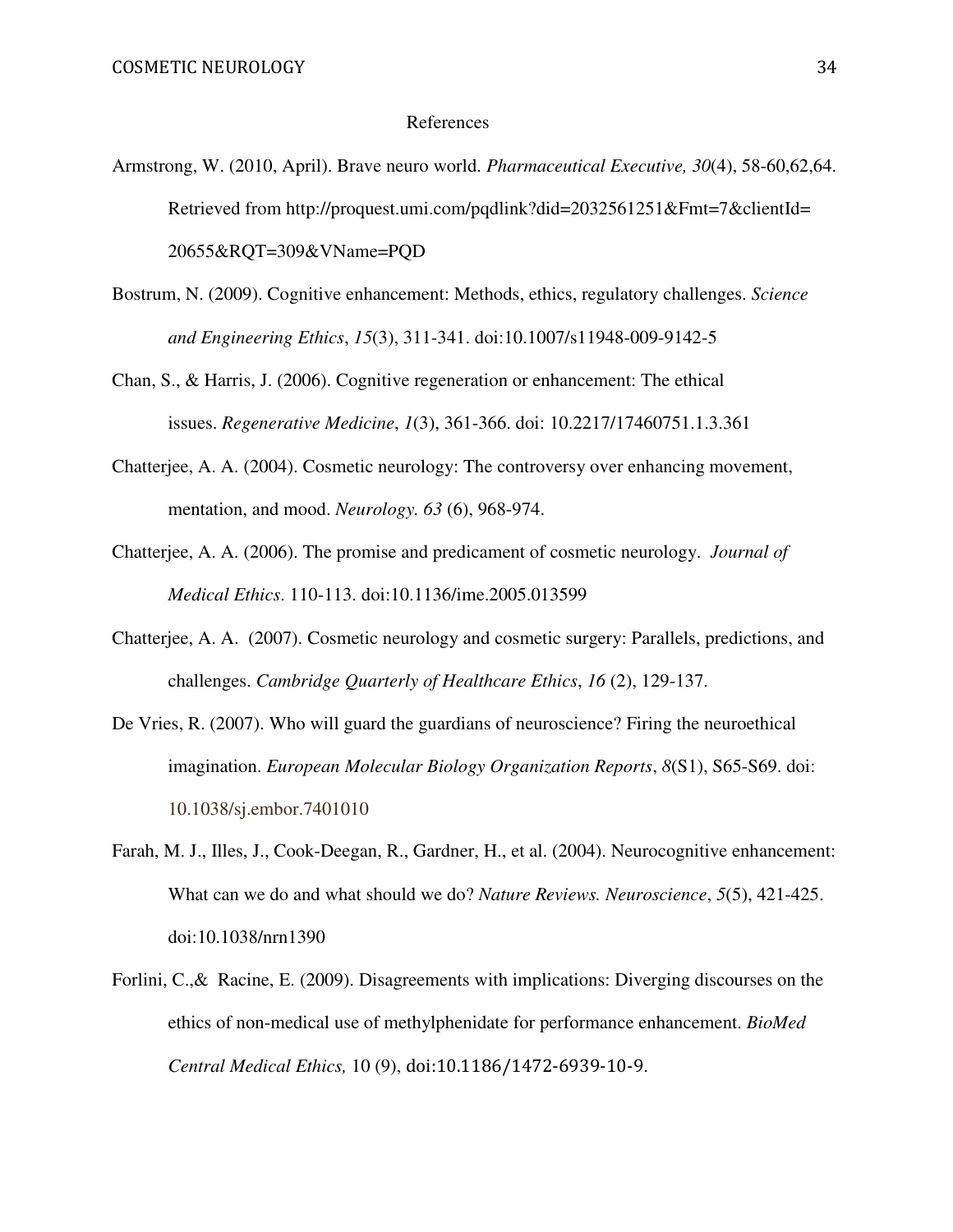Galagan, P. (2012). How would you train a transhuman? *Training & Development*, *66*(1), 27-29.

- Goodman, R. (2010). Cognitive enhancement, cheating, and accomplishment. *Kennedy Institute of Ethics Journal*, *20*(2), 145-162. Retrieved from http://proquest.umi.com/pqdlink?did=2140466221&Fmt=2&clientId=20655&RQT=309 &VName=PQD
- Greely, H., Sahakian, B., Harris, J., Kessler, R. C., Gazzaniga, M., Campbell, P., & Farah, M. J. (2008). Towards responsible use of cognitive-enhancing drugs by the healthy. *Nature,* 456(7223), 702-705.
- Harris, J. (2011). Taking the "human" out of human rights. *Cambridge Quarterly of Healthcare Ethics*, *20*(1), 9-20. doi:10.1017/S0963180109990570
- Illes, J., & Bird, S. J. (2006). Neuroethics: A modern context for ethics in neuroscience. *Trends in Neurosciences*, *29*(9), 511-517. doi:10.1016/j.tins.2006.07.002
- Kant, I. (1916). Fundamental principles of the Metaphysics of ethics. (T.K. Abbott, Trans.). 5th ed. London: Longmans, Green. (Original work published 1785).
- Kass, L. R. (2003). *Beyond therapy: Biotechnology and the pursuit of happiness*. New York: ReganBooks.
- Kass, L. R. (2008). Chapter 12: Defending human dignity. In A. Schulman & T. Merrill (Eds.),*Human Dignity and Bioethics: Essays Commissioned by the President's Council On Bioethics* (pp. 297-331). Washington, DC: President's Commission on Bioethics.
- Lanni, C., Lenzken, S. C., Pascale, A., Vecchio, I. D., Racchi, M., Pistoia, F., & Govoni, S. (2008). Cognition enhancers between treating and doping the mind. *Pharmacological Research*, *57*(3), 196-213. doi:10.1016/j.phrs.2008.02.004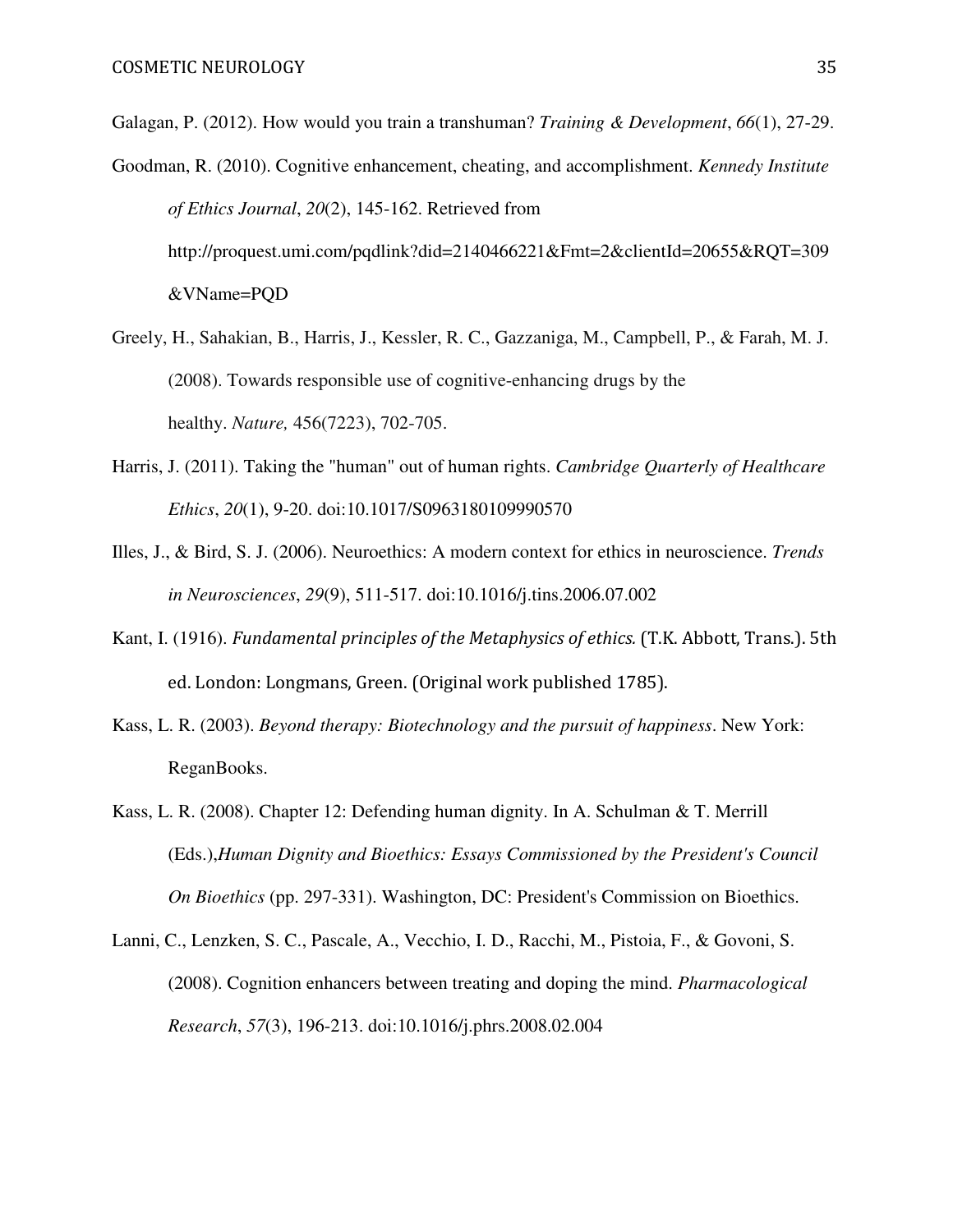Lynch, G. & Gall, C.M. (2006) Ampakines and the threefold path to cognitive enhancement. *Trends in Neurosciences, (29*) 10, 554-562. doi;10.1016/j.tins.2006.07.007

McKibben, B. (2004). *Enough: Staying human in an engineered age*. New York: H. Holt.

- Meijer M. (2007). *A human performance perspective on the ethical use of cogniceuticals: Commentary on "Recommendations for the ethical use of pharmacologic fatigue countermeasures in the U.S. military*." Aviation Space Environmental Medicine; 78(5, Suppl.):B131–133.
- Pasquale, F. (2010). Cognition-enhancing drugs: Can we say no? *Bulletin of Science, Technology & Society*, *30*(1), 9-13. doi:10.1177/0270467609358113
- Persson, I., & Savulescu, J. (2008). The perils of cognitive enhancement and the urgent imperative to enhance the moral character of humanity. *Journal of Applied Philosophy*, *25*(3), 162-177. doi:10.1111/j.1468-5930.2008.00410.x
- Rabiner D. L, Anastopoulos, A. D., Costello E. J., Hoyle, R. H., McCabe S. E., & Swartzwelder, H. S. (2009). Motives and perceived consequences of nonmedical ADHD medication use by college students. *Journal of Attention Disorders, 13*, 259-270.
- Repantis, D., Schlattmann, P., Laisney, O., & Heuser, I. (2010). Modafinil and methylphenidate for neuroenhancement in healthy individuals: A systematic review. *Pharmacological Research*, *62* (3), 187-206. doi:10.1016/j.phrs.2010.04.002
- Sahakian, B. J., & Morein-Zamir, S. (2010). Neuroethical issues in cognitive enhancement. *Journal of Psychopharmacology*, *25*(2), 197-204. doi:10.1177/0269881109106926
- Schulman, A. (2008). Chapter 1: Bioethics and the question on human dignity. A. Schulman & T. Merrill (Eds.),*Human dgnity and bioethics: Essays commissioned by the president's council on bioethics* (p. 3-18). Washington, DC: President's Commission on Bioethics.